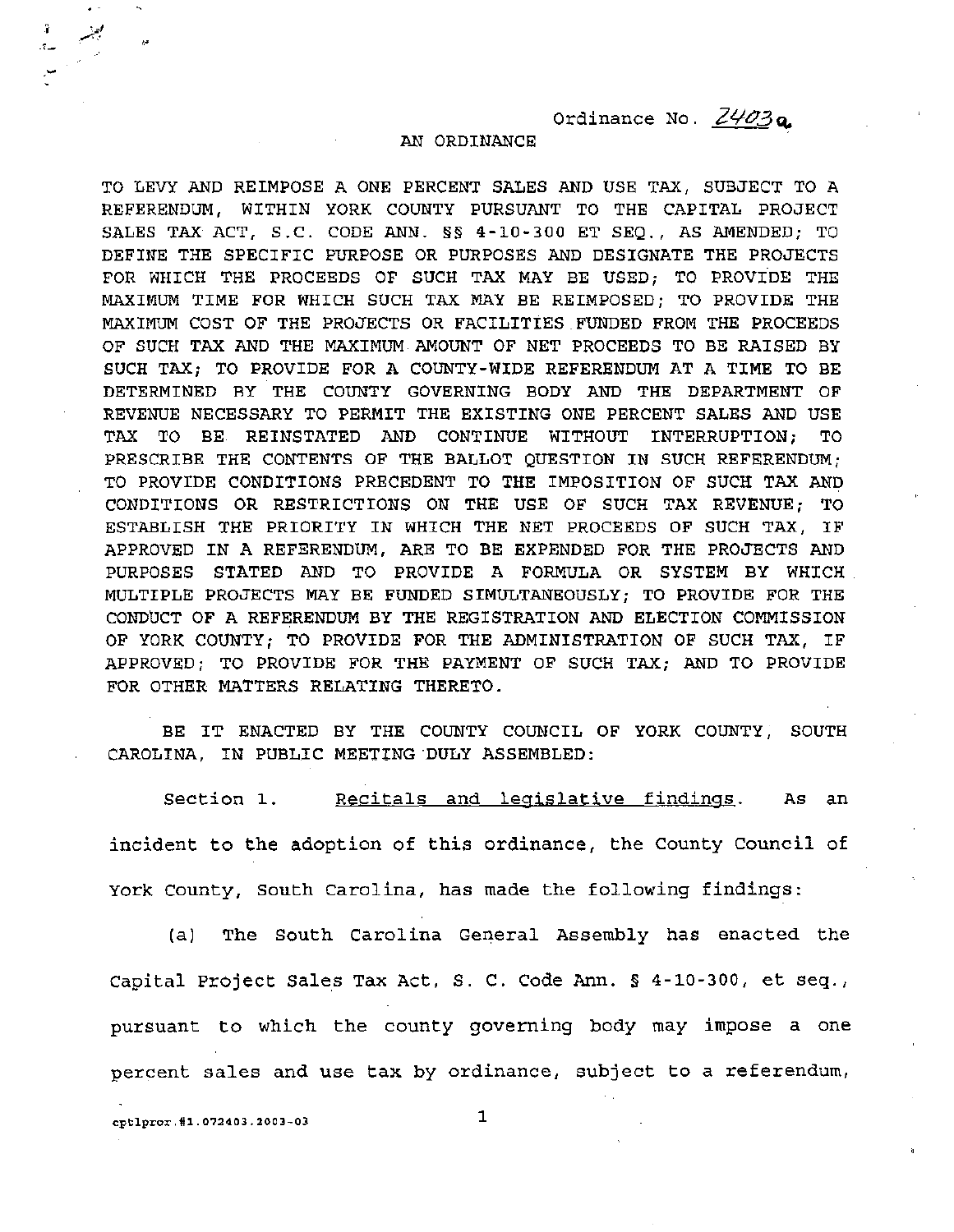within the county area for a specific purpose or purposes and for a limited amount of time to collect a limited amount of money.

(b) On August 18, 1997, the York county Council adopted an ordinance pursuant to the South Carolina Capital project Sales Tax Act, S.C. Code Ann. § 4-10-300 et seq., imposing a one percent sales and use tax, subject to a referendum within York County, for the purpose of designing, engineering, constructing or improving highways, roads, streets and/or bridges in York County, South Carolina, for a period of not to exceed seven (7) years from the date of imposition of· such tax, to fund capital projects more particularly described in such ordinance, at a maximum cost not to exceed \$99,255,000.00. On November 4, 1997, in a Referendum conducted in York County, a one percent capital project sales tax was approved by a favorable vote of a majority of the qualified electors voting in such Referendum on the imposition of such tax. The one percent capital project sales tax imposed in York County pursuant to the ordinance adopted by the York County Council on August 18, 1997, and the Referendum conducted on November 4, 1997, is in force, and the existing one percent sales and use tax imposed in York County under the Capital project Sales Tax Act has not been terminated, as the maximum time period specified for the imposition of such tax has not expired, and the Department of Revenue has not

cptlpror.#1.072403.2003-03 2

· .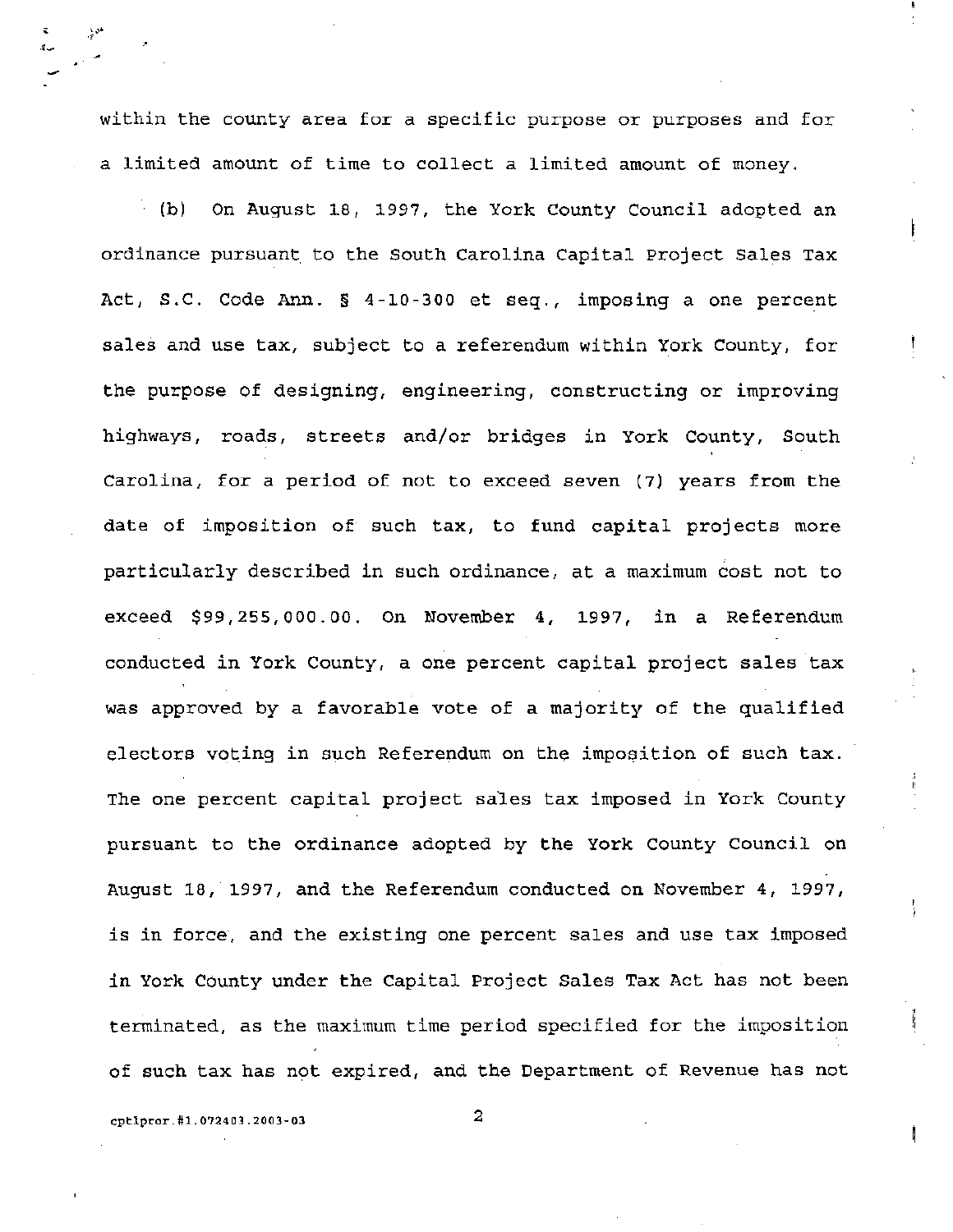determined that the tax has raised revenue sufficient to provide net proceeds equal to or greater than the amount specified in the referendum question. The York County Council, as the governing body of York County, South Carolina, is authorized to impose a new or reimpose an existing sales and use tax pursuant to provisions of the Capital Project Sales Tax Act, as amended, S.C. Code Ann. § 4- 10-330, as amended, immediately following the termination of the earlier tax by the appointment of a commission and the enactment of a new ordinance as provided by the Capital project Sales Tax Act, as amended, S.C. Code Ann. § 4-10-300, et seq.

(c) The York County Council, as the governing body of York County, South Carolina, is authorized to create a commission subject to the provisions of S. C. Code Ann. § 4-10-320 of the Capital Project Sales Tax Act, as amended, for the purpose of considering proposals for funding capital projects within the county area and the formulation of a referendum question which is to appear on the ballot. The York County Council adopted an ordinance pursuant to the Capital Project Sales Tax Act on February 3, 2003, creating a commission for the purpose of considering proposals for funding capital projects within the York County area and the formulation of a referendum question which is to appear on the ballot. Members of the Capital Project Sales Tax Act Commission

cptlpror.#1.072403.2003-03 3

.-; ..

 $\overline{a}$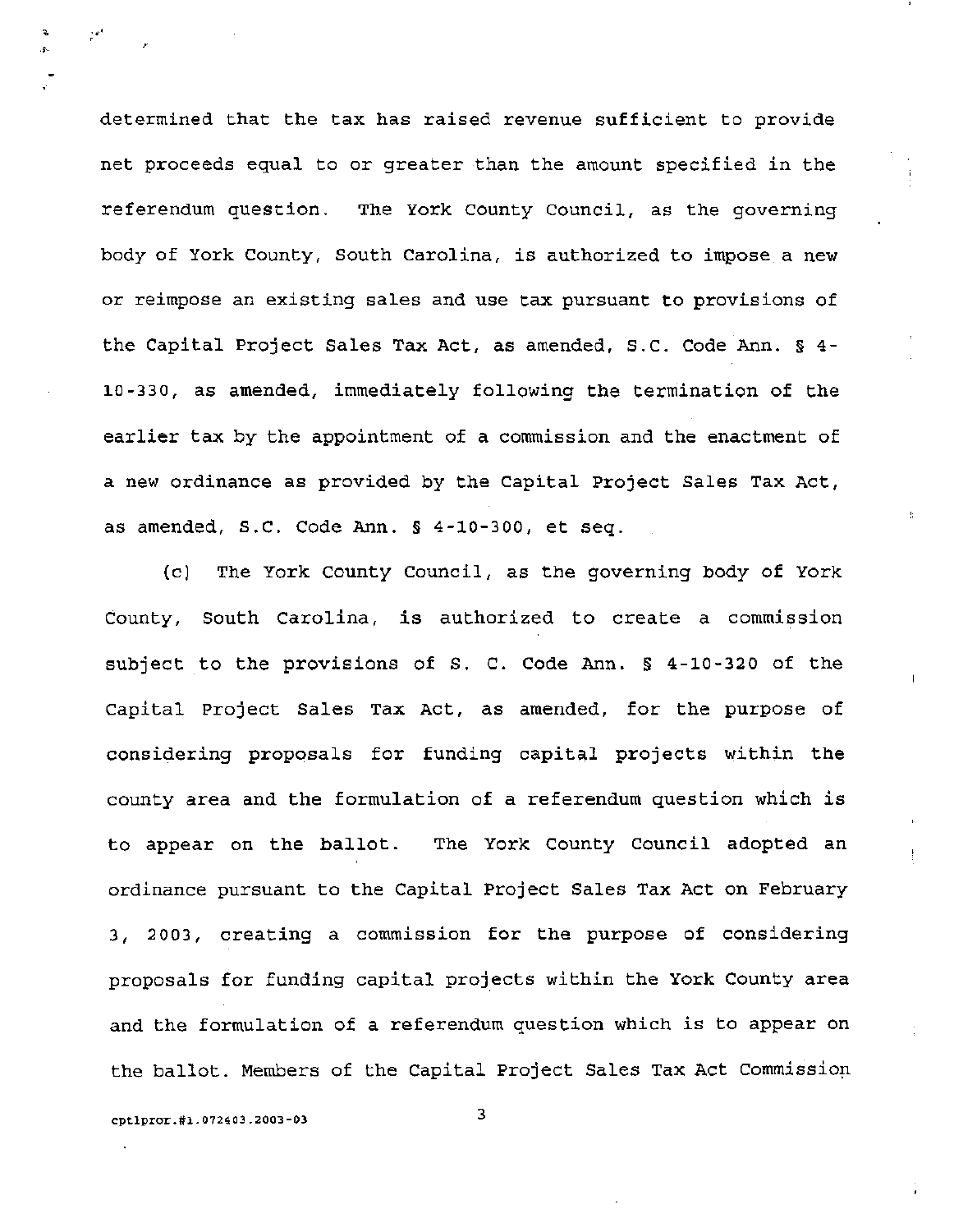were appointed by York County, the municipalities of York County and commission appointees of the municipalities in the county in accordance with the provisions of § 4-10-320 of the Capital Project Sales Tax Act, as amended.

(d) The York County Capital Project Sales Tax Act Commission has considered proposals for funding capital projects.within York County and the Commission, by vote of the Commission in public meetings duly advertised, has adopted the projects described in this ordinance, estimated the costs of such projects, identified the purposes for which the proceeds of the proposed capital projects sales and use tax shall be used, established the maximum time for which the sales and use tax may be imposed at seven (7) years, established the maximum cost of the projects or facilities to be funded from the proceeds of the tax and the maximum amount of ) net proceeds to be raised by the tax, established conditions precedent to the imposition of the sales and use tax and conditions and restrictions on the use of sales and use tax revenue collected pursuant to the Capital Project Sales Tax Act, established the rank and priority in which the net proceeds of the sales and use tax are to be expended for the purposes stated, recommended that county council provide a formula or system by which multiple projects may be funded simultaneously and formulated the ballot question that is

cptlpror.#1.072403.2003-03 4

 $\mathfrak{r} = \gamma^{\mu}$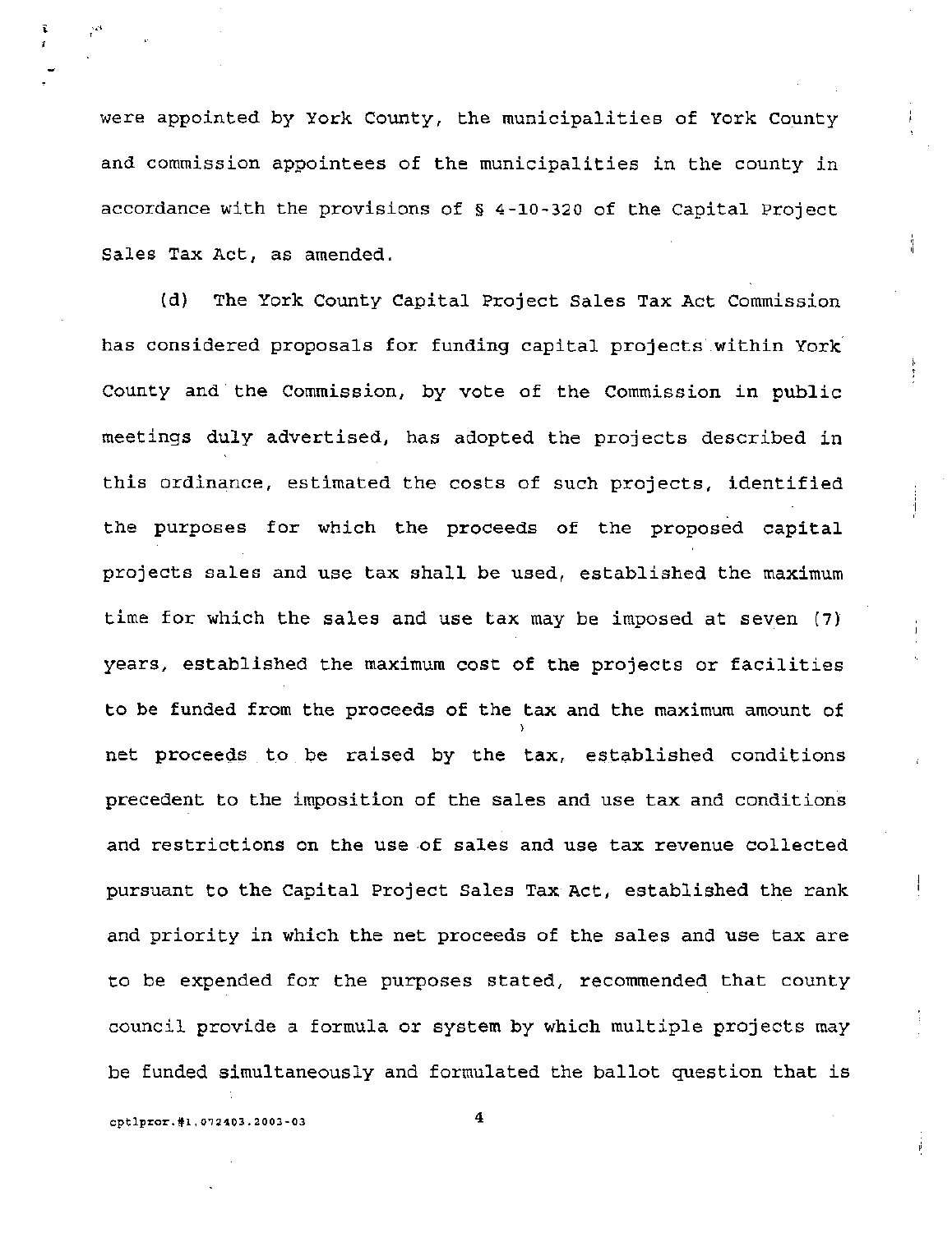to appear on the ballot pursuant to  $\S$  4-20-330(d) of the Capital project Sales Tax Act, as amended.

(e) The York County Council finds that a one percent sales and use tax should be levied and imposed or reimposed within York County, for the purpose of designing, engineering, constructing or improving highways, roads, streets and/or bridges in York County, South Carolina, more specifically identified in Section 3.5 of this ordinance (herein referred to as the "projects" or the "capital projects") for a period not to exceed seven (7) years from the date of imposition of such tax, to fund capital projects as herein defined and described at a maximum cost not to exceed \$173,000,000.00 to be funded from the net proceeds of a sales and use tax imposed in York County pursuant to provisions of the capital project Sales Tax Act, S. C. Code Ann. § 4-10-300 et seq., as amended, subject to approval of a majority of the qualified electors of York County voting in a referendum on the imposition or reimposition of a capital projects sales and use tax in York County to be held at a time the county governing body and the South Carolina Department of Revenue determine necessary to permit the tax to be reinstated and continue without interruption. The imposition or reimposition of such sales and use tax, and the use of sales and use tax revenue, if approved in such referendum, shall

cptlpror.#1.072403.2003-03 5

;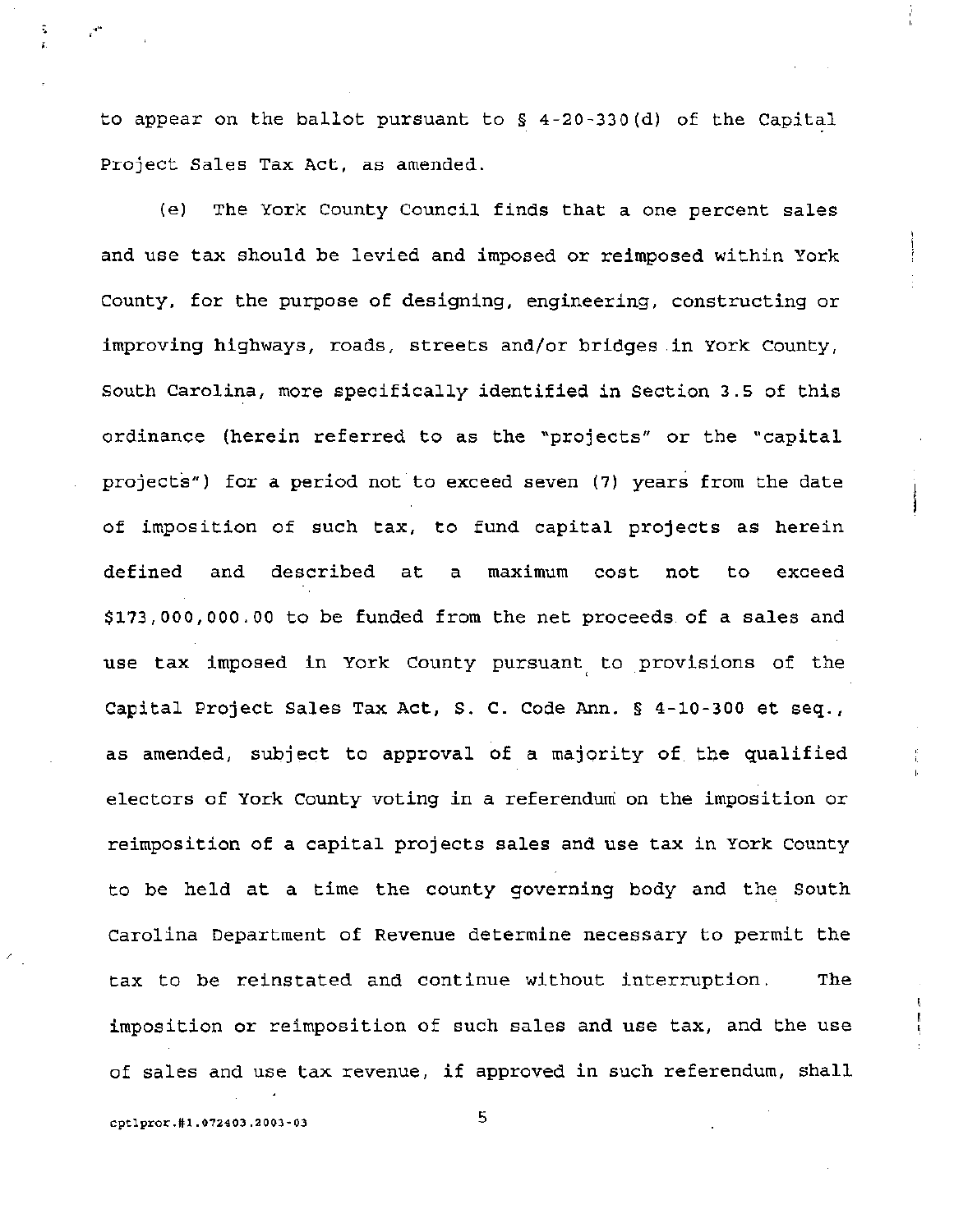be subject to the conditions precedent and other conditions and restrictions on the use and expenditure of sales and use tax revenue established under the Capital Project Sales Tax Act and the provisions of this ordinance. Sales and use tax revenues shall be used for the design, engineering, construction or improvement of the projects established in this ordinance for the purposes stated in the priority in which capital projects are listed below, or as provided in a formula or system by which multiple projects may be funded simultaneously. The expenditure of revenues from the capital projects sales and use tax, if approved, shall be subject to acquisition of necessary right-of-way, design and engineering considerations, environmental issues, the discovery of historic sites, the receipt of necessary permits, funding of projects from other sources, cost overruns, qualifications of bidders, the receipt of bids in excess of project estimates, exhaustion or insufficiency of net sales and use tax revenues to complete all projects, or other unforeseen circumstances and conditions.

(f) County Council finds that the imposition or reimposition of a capital projects sales and use tax in York County for the projects and purposes defined in this ordinance for a limited time not to exceed seven (7) years to collect a limited amount of money will serve a public purpose; provide funding for the design,

cptlpror.#1.072403.200J-03

6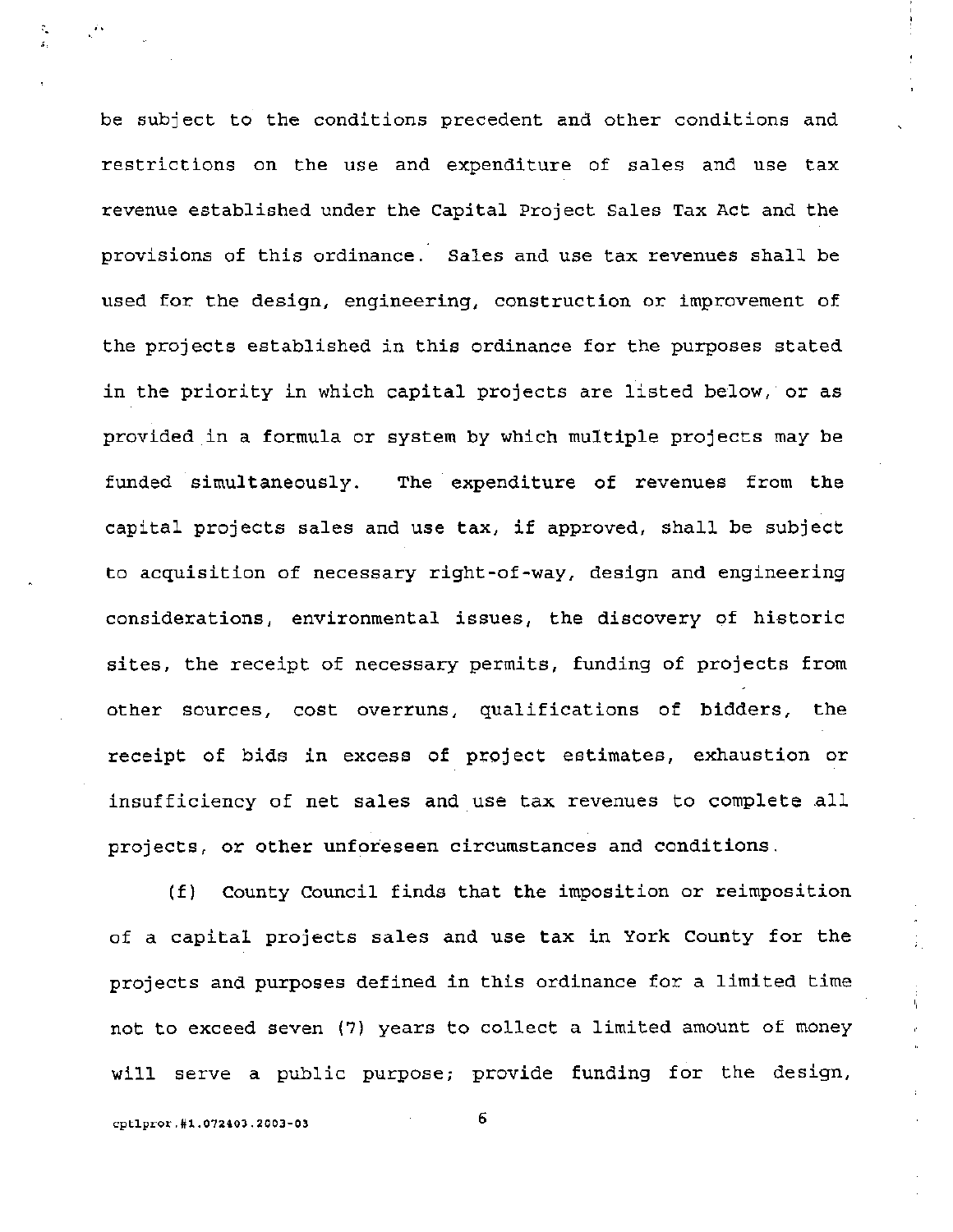engineering, construction and improvement of highways, roads, streets and/or bridges; improve the flow of traffic into and through York County; facilitate. economic development; promote public safetYi provide a safe roadway system for travel in York county; address increased traffic volumes which accompany rapid population growth; provide necessary infrastructure; lessen congestion in the streets, roads and highways; promote air quality; facilitate the provision of adequate transportation; promote desirable living conditions; promote public health and safety in the event of fire, emergency, panic and other dangers; and meet present and future needs of York County and its citizens.

Section 2. Adoption of Commission report. The report of the York County Capital project Sales Tax Commission is hereby approved and adopted.

Section 3. Adoption of Capital Project Sales and Use Tax subject to referendum.

3.1 A capital project sales and use tax, as authorized by the Capital Project Sales Tax Act, S. C. Code Ann. §, 4-20-300 et seq., as amended, is hereby imposed or reimposed in York County, South Carolina, subject to a favorable vote of a majority of the qualified electors voting in a special referendum on the imposition of such tax to be held in York County, South Carolina, at a time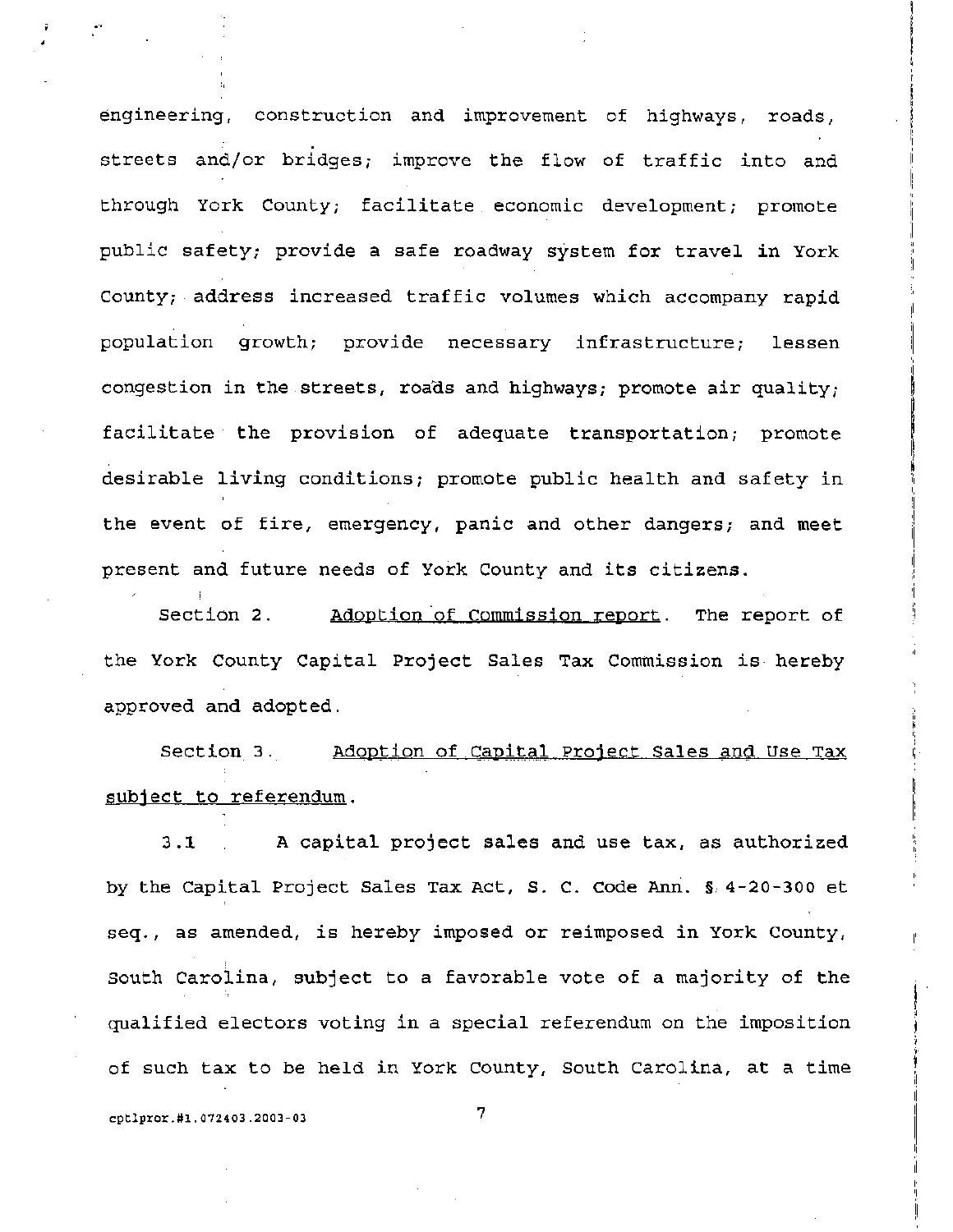the county governing body and the South Carolina Department of Revenue determine necessary to permit the existing tax to be reinstated and continue without interruption.

 $t_{\rm t}$  ,  $t_{\rm t}$  ,  $t_{\rm t}$  ,  $t_{\rm t}$  ,  $t_{\rm t}$  ,  $t_{\rm t}$  ,  $t_{\rm t}$  ,  $t_{\rm t}$  ,  $t_{\rm t}$  ,  $t_{\rm t}$  ,  $t_{\rm t}$  ,  $t_{\rm t}$  ,  $t_{\rm t}$  ,  $t_{\rm t}$  ,  $t_{\rm t}$  ,  $t_{\rm t}$  ,  $t_{\rm t}$  ,  $t_{\rm t}$  ,  $t_{\rm t}$  ,  $t_{\rm t}$  ,

3.2. The capital project sales and use tax authorized herein shall be imposed for a period not to exceed seven (7) years from the date of imposition.

3.3 The maximum cost of the projects or facilities to be funded from the proceeds of the sales and use tax imposed herein shall not exceed, in the aggregate, the sum of \$173,000,000.00, and, the maximum amount of net proceeds to be raised by the tax shall not exceed \$173,000,000.00.

3.4 The sales and use tax imposed herein shall be imposed only if approved by a majority of qualified electors voting in favor of imposing such tax for the stated purposes in a referendum to be held in York County at a time the county governing body and the South Carolina Department of Revenue determine necessary to permit the existing tax to be reinstated and continue without interruption.

3.5{al The capital projects sales and use tax authorized by this ordinance shall be expended for the design, engineering, construction and improvement of the following highways, streets and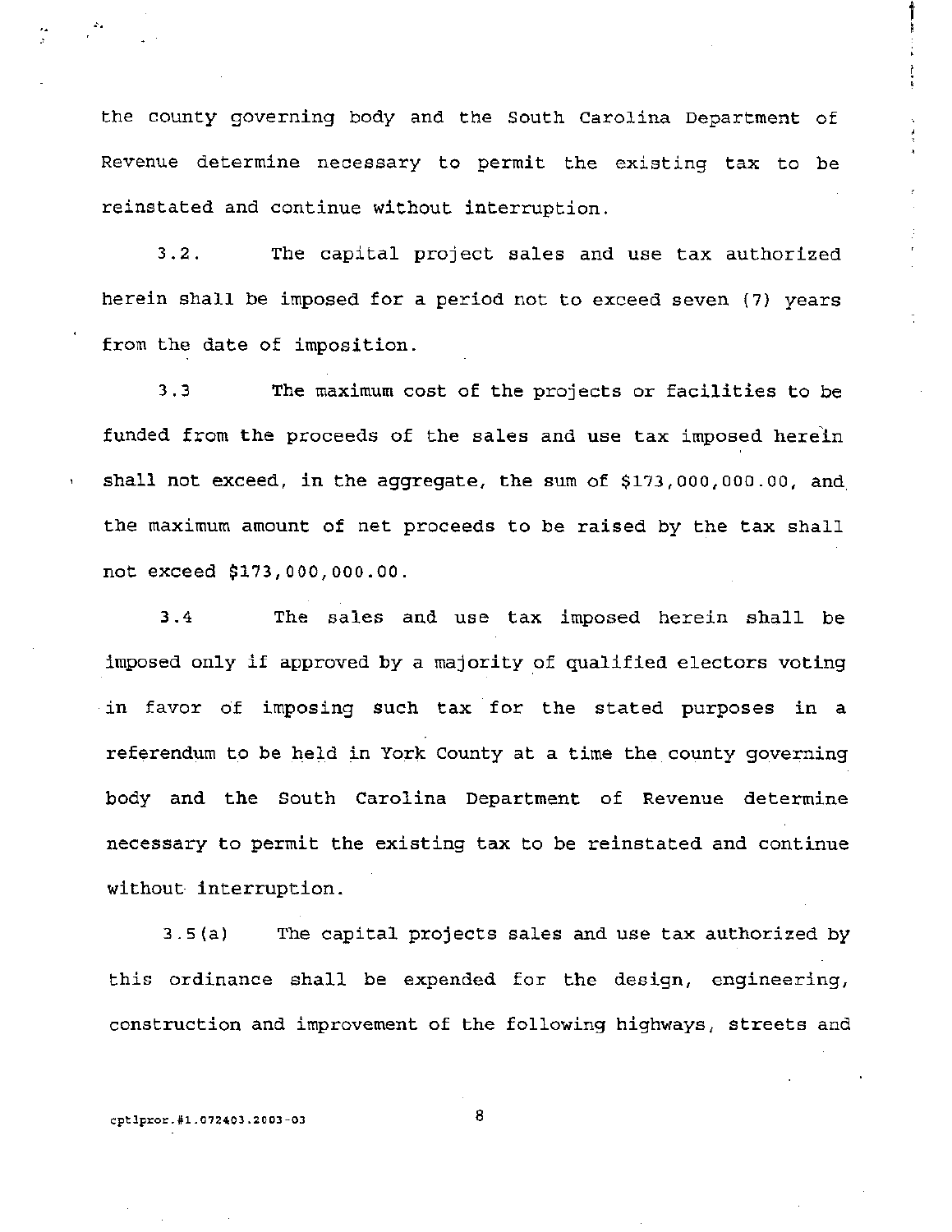bridges in York County, South Carolina, (the "capital projects") for the purposes stated in the following priority:

- 1. \$8,445,371.00 for multi-lane improvements to Mount Gallant Road from Anderson Road to Celanese Road.
- 2. \$6,773,009.00 for intersection improvements to the following intersections:
	- (a) Intersection of Highway 5 and Reservation Road;
	- (b) Intersection of Bird Street and University Road;
	- (c) Intersection of Highway 49 and Paraham Road;
	- (d) Intersection of Highway 55 and Rhyne Road;
	- (e) Intersection of Mount Gallant Road and Paraham Road;
	- (f) Intersection of Highway 321 and Ferguson/Ridge Roads;
	- (g) Intersection of Porter Road and Firetower Road;
	- (h) Intersection of Shiloh Road and Highway 5;
	- (i) Intersection of Highway 324 and Cameron Road;
	- (j) Rawlinson Road;
- 3. \$8,829,804.00 for multi-lane and corridor improvements to S.C. Highway 55 east of Clover.
- 4. \$15,197,270.00 for construction of a new Fort Mill southern by-pass.
- 5 . **\$22,364,444.00** for intersection improvements to Highways 49, 211, Loop. and corridor 97 and Nimitz
- 6. \$1,501,694.00 for construction of a Tega cay/Gold Hill Road connector.
- 7. \$7,114,761.00 for intersection improvements to Highway 274: and corridor
	- (a) Adnah Church/Hwy 161/Hwy 274
	- (b) Adnah Church/Hwy 5/Eastview Road
	- (c) Eastview Road/Falls Road
	- (d) Falls Road/Robertson Road
	- (e) Robertson Road/Neely Road
- 8. \$17,120,880.00 for multi-lane improvements to U.S. Highway 21 from Interstate 77 to Sutton Road.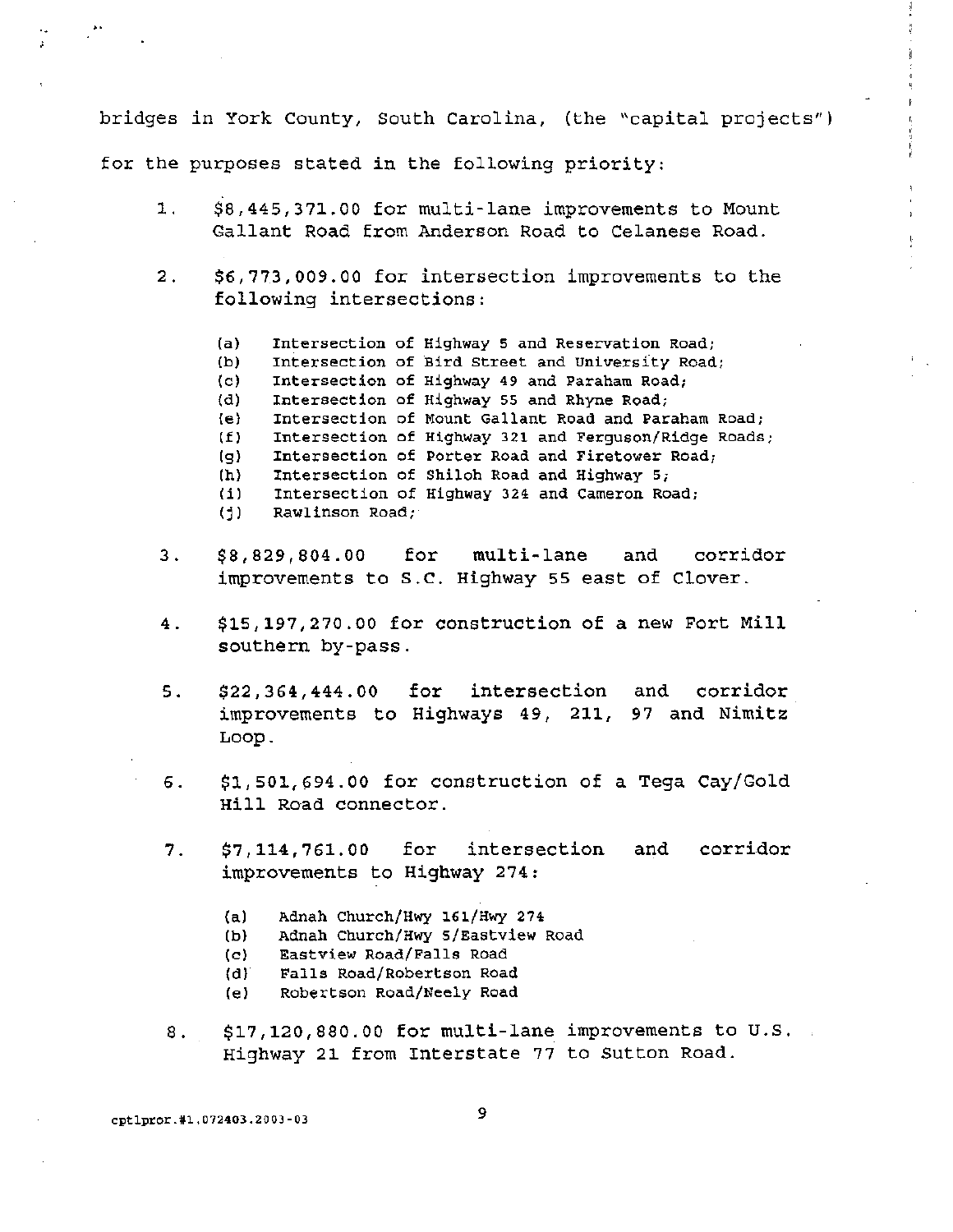9. \$4,212,088.00 for improvements and surfacing to gravel farm-to-market roads, Group 1.

|          | Road Name           | Road No.   | Description                       |
|----------|---------------------|------------|-----------------------------------|
|          |                     |            |                                   |
| (a)      | Cheek Road          | $E2 - 057$ | US 321 and city subdivision       |
| (b)      | Mountainview Road   | $F2 - 012$ | Baird Road to Highway 49          |
| (c)      | Ferguson Long       | $G3 - 063$ | Concord to Highway 274            |
| (d)      | Forestview Road     | B2-010     | Piedmont Road to Highway 55       |
| (e)      | Ranger Road         | $C2 - 004$ | Highway 55 to Crossland           |
|          |                     |            | Road                              |
| (f)      | Propet Road         | $C3 - 004$ | Beersheba Road to Cedar           |
|          |                     |            | Grove                             |
| (g)      | Enon Church Road    | $C3 - 029$ | Highway 5 to Jenkins Road         |
|          |                     |            | and Highway 55                    |
| (h)      | Mission Road        | $C4 - 004$ | Sutton Springs to Highway 49      |
| (1)      | Shillinglaw Road    | $C4 - 007$ | Sutton Springs to Woodlawn        |
| (j)      | . Blanton Road      | $C6 - 008$ | Highway 49 to Highway 322         |
| (k)      | Windy Hill Road     | D3-005     | Owens Road to Springlake Road     |
| (1)      | Pamela Road         | $D4 - 034$ | Sutton Springs Road to Kelly Road |
| (m)      | Ashe Road           | $D5 - 003$ | Garvin Road to Sandifer Road      |
| (n)      | Pioneer Road        | E3-005     | East Old Limestone to Highway 49  |
| (0)      | Sikes Road          | $E5 - 039$ | Highway 324 to Carson Road        |
| (p)      | Winter Road         | $H7 - 010$ | Neely's Creek to Hall Spencer     |
| (q)      | Bookout Road        | E6-024     | Brattonsville to Percival         |
| $(\tau)$ | Armstrong Ford Road | $E6 - 026$ | McConnells Highway                |
| (s)      | Barronwood          | $F3 - 005$ | Allison/Old Eury to Highway 274   |

- *10. \$2,540,278.00*  for multi-lane improvements and realignment of White street and railroad crossing improvements.
- 11. \$7,614;058.00 for multi-lane safety improvements to McConnells Highway from Heckle By-pass to Highway 324.
- *12. \$6,747,598.00* for multi-lane improvements to Mount Gallant Road from Dave Lyle Boulevard to Anderson Road.
- *13. \$6,455,224.00,* mUlti-lane improvements to S.C. Highway 557 from Kingsbury Road to Highway 49.
- *14. \$6,283,773.00* for multi-lane improvements to Ebinport Road from Cherry Road to India Hook Road.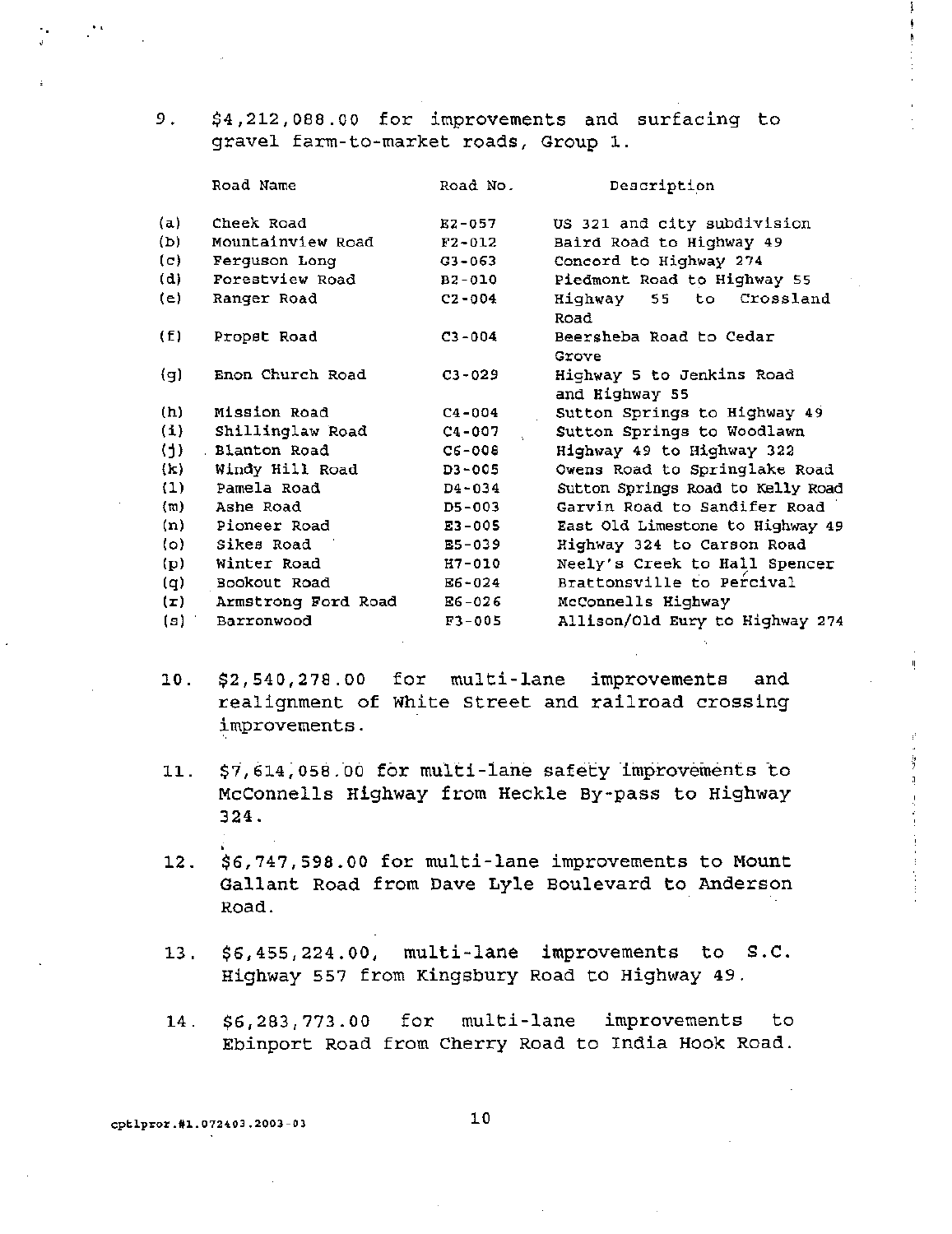- 15. \$2,545,895.00 for mUlti-lane improvements to S.C. Highway 160 from Tom Hall Road to the York County line.
- 16". \$1,165,896.00 for intersection and corridor improvements to Riverview Road from Eden Terrace to Highway 161.
- $17.$  \$6,771,360.00 for multi-lane improvements to Highway 72 from S.C. Highway 901 to Rambo Road.
- 18. \$4,201,505.00 to improve and surface gravel farm to market roads, Group 2.

Road Name

- P

'"

Road No. Description

| (a)            | Southbend Road      | $D3 - 008$ | Fairhope to Old Limestone         |
|----------------|---------------------|------------|-----------------------------------|
| (b)            | Calabash Road       | $E2 - 024$ | Boyd Road to St. Paul Church Road |
| (c)            | Wilkerson Road      | AS-003     | Highway 211 to Highway 97         |
| (d)            | Canaan Church Road  | $B2 - 004$ | Highway 55 to Highway 5           |
| (e)            | Piedmont Springs    | $B2 - 006$ | Highway 55 to Highway 5           |
| (E)            | Montview Road       | $B5 - 005$ | Wilson Chapel Road to Sherer Road |
| (g)            | Carroll Falls Road  | $C2 - 024$ | Highway 55 to Maynard Grayson     |
| (h)            | Burns Road          | $C3 - 001$ | Burns/Hwy 5/McGill                |
| (1)            | Turner Road         | $C3 - 024$ | Ramah Church to C.E. Stewart      |
| (j)            | Traylor Road        | $C5 - 013$ | Hord Road to North Burris         |
| (k)            | Beersheba Road      | $D2 - 035$ | Beersheba/Templeton to Greenleaf  |
| (1)            | Frontier Road       | $D2 - 038$ | Agony Acres to Thomas Road        |
| (m)            | James Harvey Road   | D3-006     | Mason Dickson To Highway 321      |
| (n)            | Longleaf Road       | $D4 - 005$ | California Road to Highway 49     |
| $\{o\}$        | California Road     | D4-009     | Kelly Road to Highway 49          |
| (p)            | "Garvin Road (part) | D6-015     | Garvin Road to Simpson Road       |
| (q)            | Arrow Road          | E4-006     | Highway 5 to Highway 5 Bypass     |
| $(\texttt{r})$ | Devinney Road       | $E4 - 008$ | Highway 5 to Highway 324          |
| (s)            | Nivens Road         | $F4 - 104$ | Tirzah Road to S. Shiloh Road.    |
| (t)            | Durree Street       | H6-078     | Porter to Rock Grove              |
| (u)            | South Fork Road     | $F6 - 021$ | Percival to Mobley Store          |
| $\{v\}$        | Shady Oak Lane      | J6-028     | Neely Store to Hopewell           |
| (w)            | Greenglen Road      | $E7 - 004$ | Hawley to W. Chappell             |
| $\{x\}$        | Faires Road         | $F6 - 026$ | Mockingbird to Hwy 322            |
|                |                     |            |                                   |

- 19. \$7,971,789.00, mUlti-lane improvements to Mount Gallant Road from Celanese Road to Twin Lakes Road.
- 20. \$8,551,007.00 for multi-lane improvements to S.C. Highway 274/279 (Pole Branch Road) .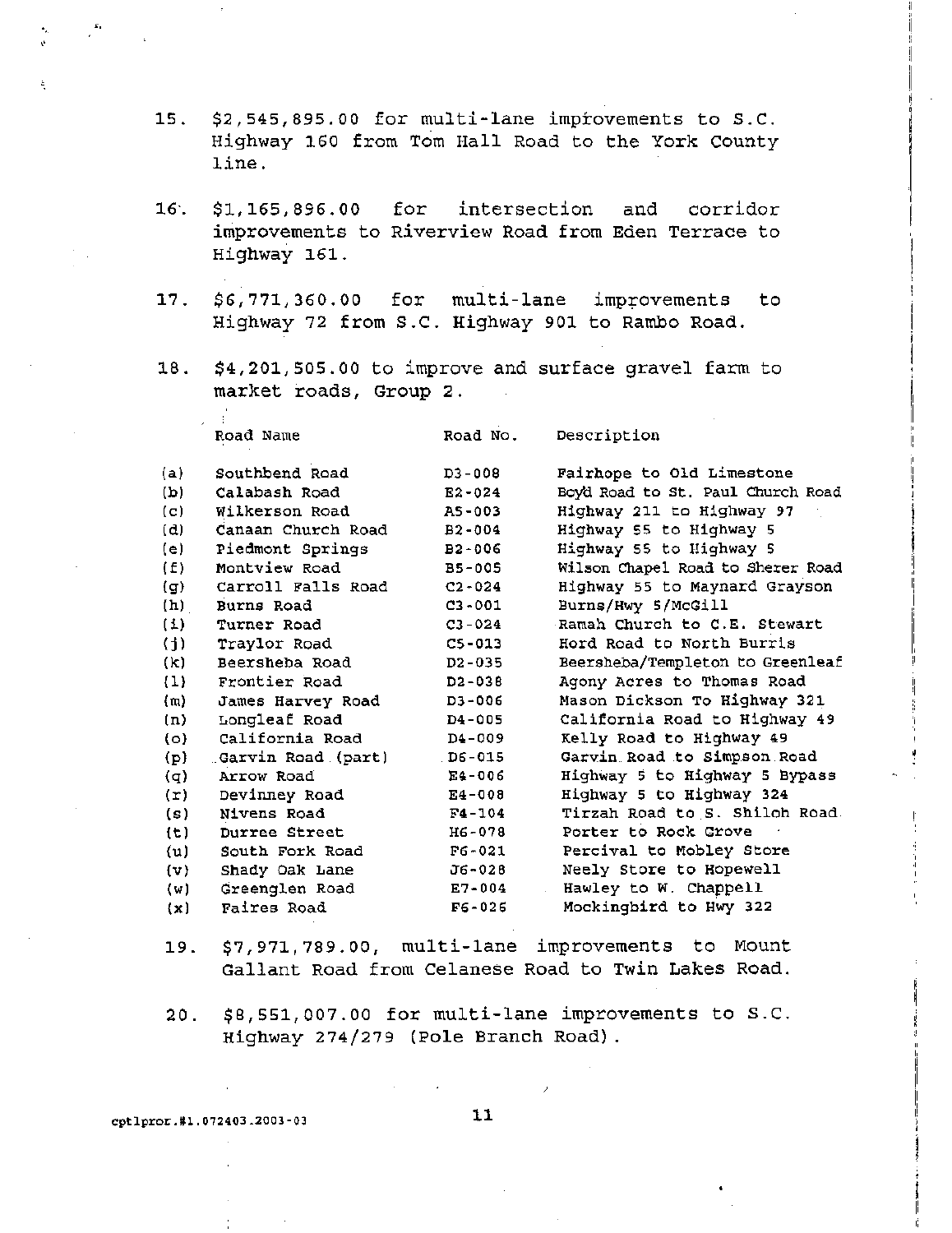- 2l. \$4,016,102.00 for multi-lane improvements to Ebenezer Road from Frank Gaston Road to Highway 161.
- 22. \$4,600,044.00 for multi-lane improvements to Springhill Farm Road.
- 23. \$5,904,345.00 for multi-lane improvements to S.C. Highway 51 from U.S. Highway 21 to the North Carolina line.
- 24. \$4,471,661.00 for multi-lane improvements to Eden Terrace from Bradley to Anderson Road.
- 25. \$1,600,144.00, multi-lane improvements to Highway 160 from Gold Hill Road to Zoar Road.

TOTAL ESTIMATED COST OF ALL CAPITAL PROJECTS: \$173,000,000.

3.5(b) Notwithstanding any provision or priority of 3.5(a) to the contrary, the county governing body may fund multiple projects simultaneously on a pro rata basis, based on the percentage of completion of each such project if (i) the county treasurer, after consultation with the South Carolina Department of Revenue, certifies that the projected net proceeds of the one percent sales and use tax imposed or reimposed are reasonably sufficient to fund and complete all such multiple projects commenced simultaneously; and (ii) the .county's construction manager for projects funded by the Capital Project Sales Tax certifies that the projects commenced simultaneously may be completed based on a reasonable projection of net revenues of the

cptlpror.#1.072403.2003-03 12

"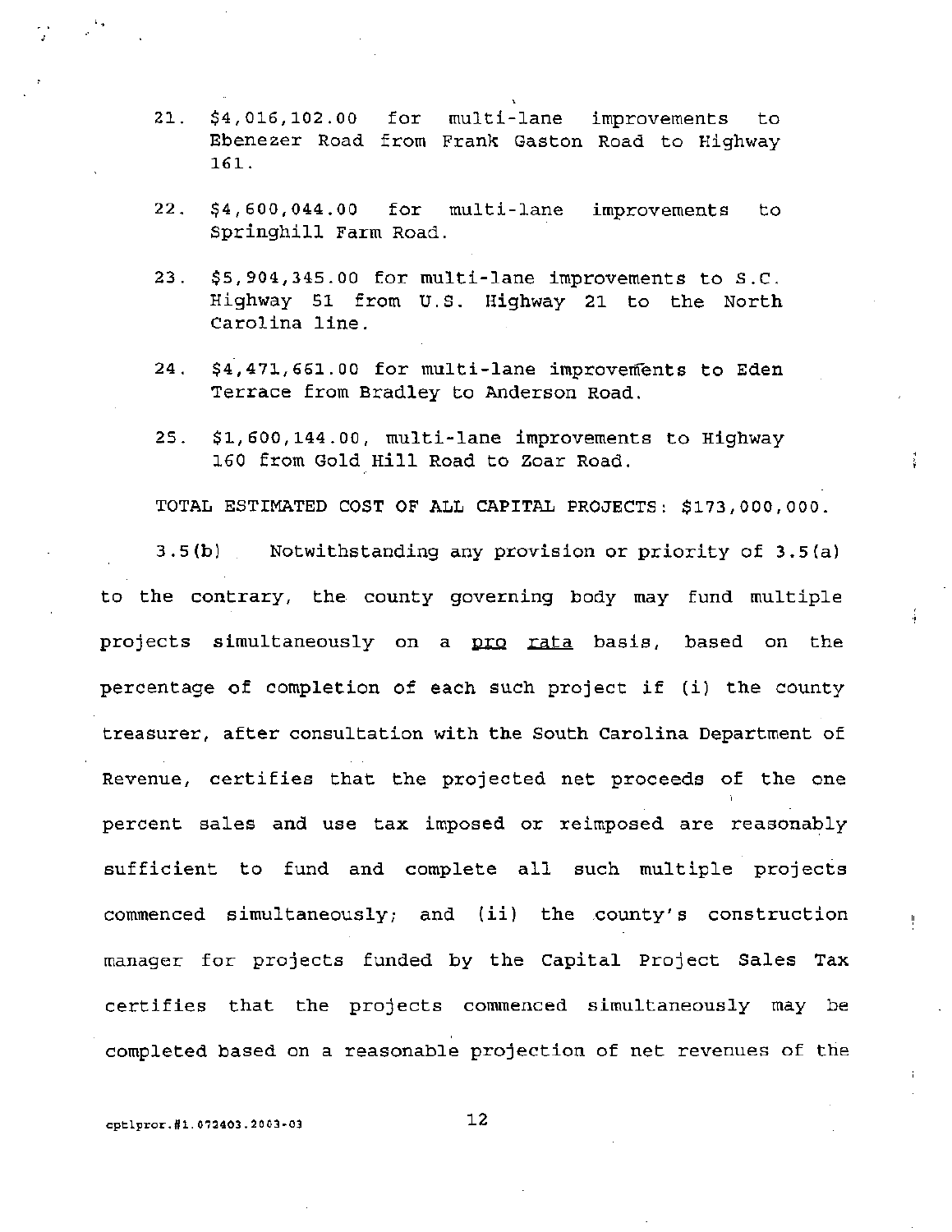one percent sales and use tax remaining to be applied to such projects.

3.6 If a sales and use tax is approved by a majority of the qualified electors voting in a referendum to be held in York county as provided herein, such tax is to be imposed or reimposed at a time determined by the York County governing body and the South Carolina Department of Revenue to permit the existing one percent sales and use tax to be reinstated and continue without interruption provided the Registration and Election Commission of York County shall certify the results and the York County governing body shall, by resolution, declare the results of the referendum and certify such results to the South Carolina Department of Revenue timely.

3.7 The capital projects sales and use tax imposed by this ordinance, if approved in the referendum conducted as provided herein, shall terminate on the earlier of:

- (1) the final day of the seventh year following imposition of the tax; or
- (2) the end of the calendar year during which the Department of Revenue determined that the tax has raised revenues sufficient to provide the net proceeds equal to or greater than the amount specified in the referendum question.

3.8 Amounts of sales and use tax collected in excess of the required net proceeds must first be applied, if necessary, to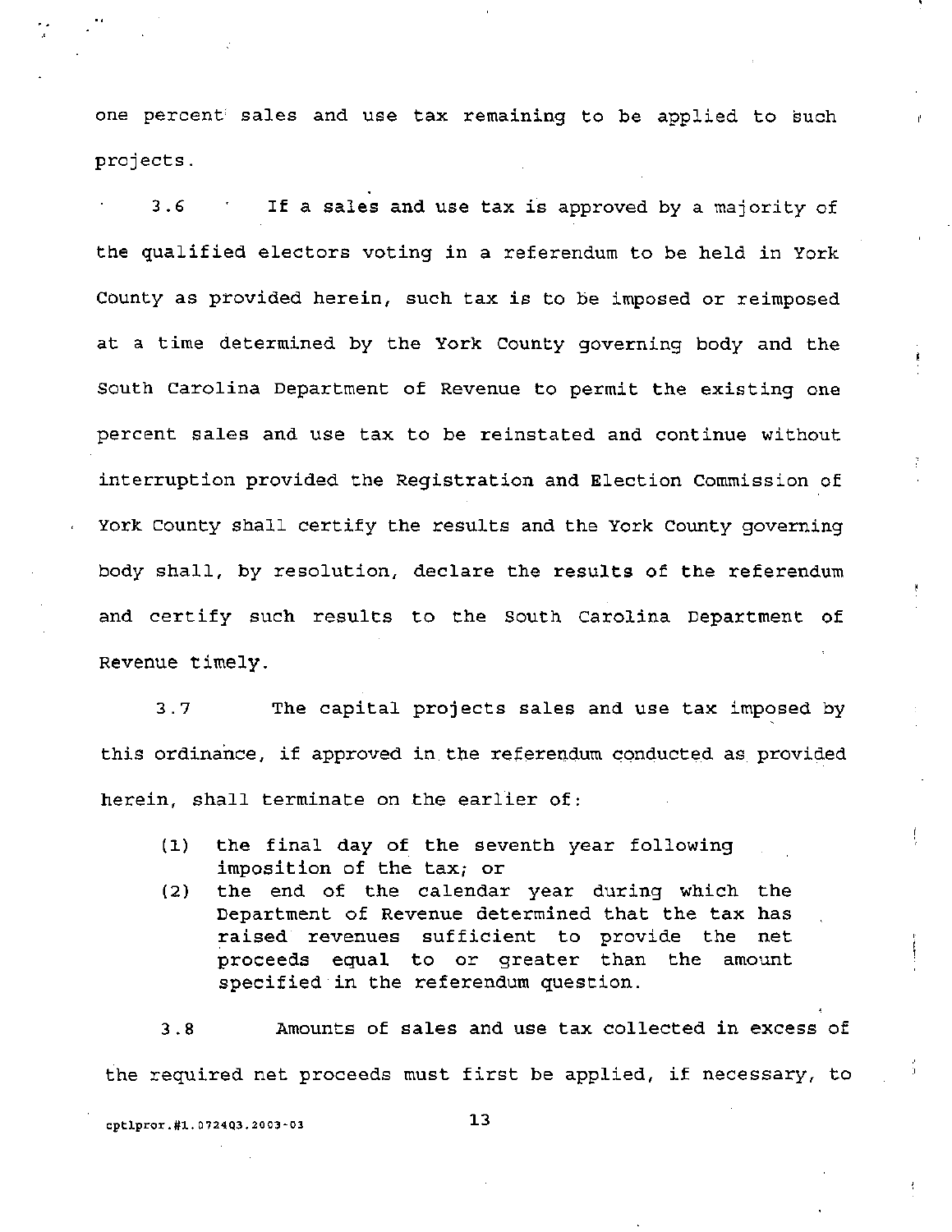complete a project for which the tax was imposed; otherwise, the excess funds must be credited to the general fund of the governmental entity or entities receiving the proceeds of the tax, in the proportion in which they received the net proceeds of the tax while it was imposed.

3.9 The capital projects sales and use tax levied pursuant to this ordinance must be administered and collected by the South Carolina Department of Revenue in the same manner that other sales and use taxes are. collected. The Department may prescribe amounts that may be added to the sales price because of the tax.

3.10 The tax authorized by this ordinance is in addition to all other local sales and use taxes and applies to the gross proceeds of sales in the applicable area that is subject to the tax imposed by Chapter 36 of Title 12 of the code of Laws of South Carolina, and the enforcement provisions of Chapter 54 of Title 12 of the Code of Laws of South Carolina. The gross proceeds of the sale of items subject to a maximum tax in Chapter 36 of Title 12 of the Code of Laws of South Carolina are exempt from the tax imposed by this ordinance. The tax imposed by this ordinance also applies to tangible personal property subject to the use tax in Article 13, Chapter 36 of Title 12 of the Code of Laws of South Carolina.

cptlpror.#1.072403.2003-03 14

"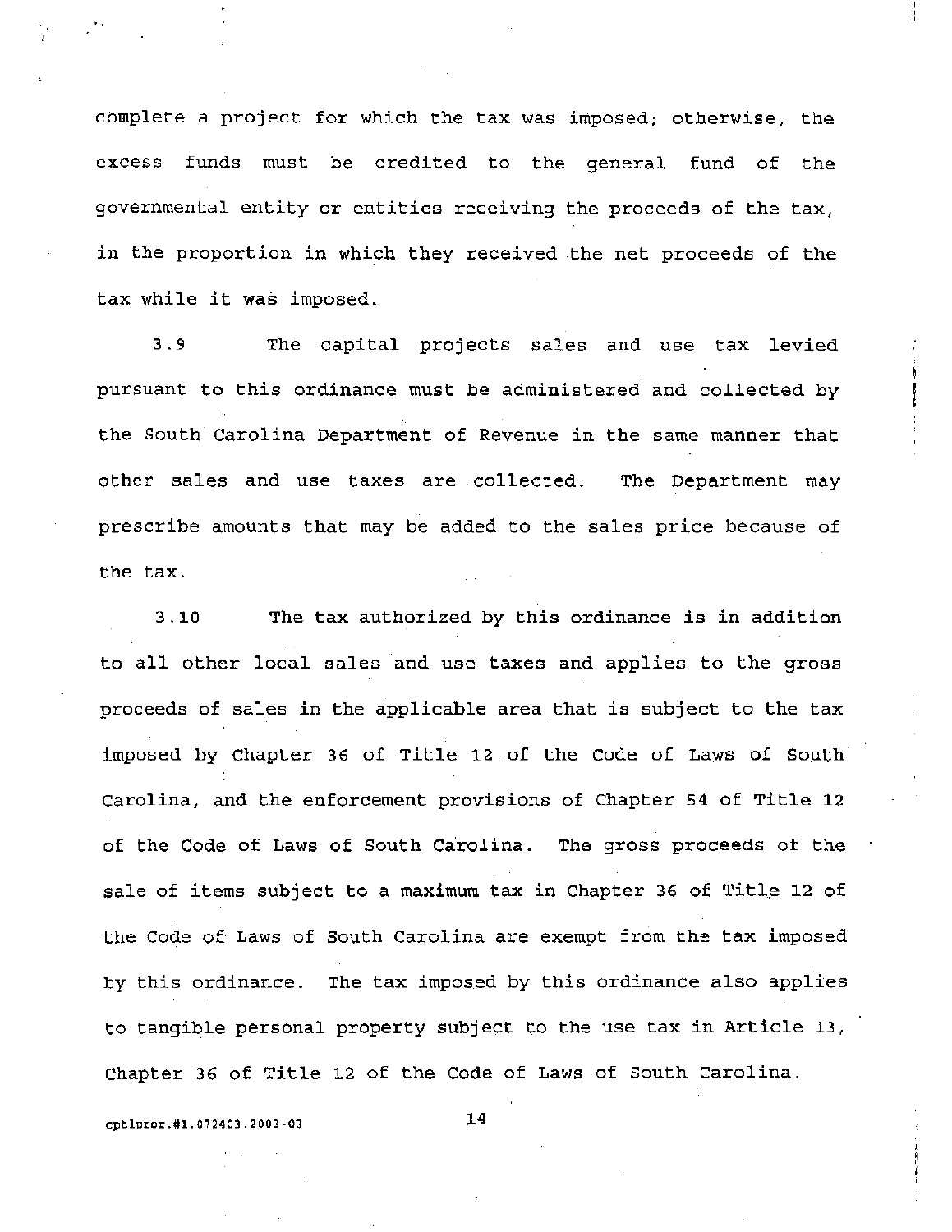3.11 Taxpayers required to remit taxes under Article 13/ Chapter 36 of Title 12 of the Code of Laws of South Carolina must identify the county, municipality or both in which the personal property purchased at retail is stored, used or consumed in this State.

3.12 utilities are required to report sales in the county, municipality or both, in which the consumption of the tangible personal property occurs.

3.13 A taxpayer subject to the tax imposed by § 12-36- 920/ S. C. Code Ann./ who owns or manages rental units in more than one county, municipality or combination thereof, must report separately in his sales tax return the total gross proceeds from business done in each county or municipality.

3.14 The gross proceeds of sales of tangible personal property delivered after the imposition date of the tax levied under this article in a county, either under the terms of a construction contract executed before the imposition date, or a written bid submitted before the imposition date, culminating in a construction contract entered into before or after the imposition date, are exempt from the sales and use tax provided in this article if a verified copy of the contract is filed with the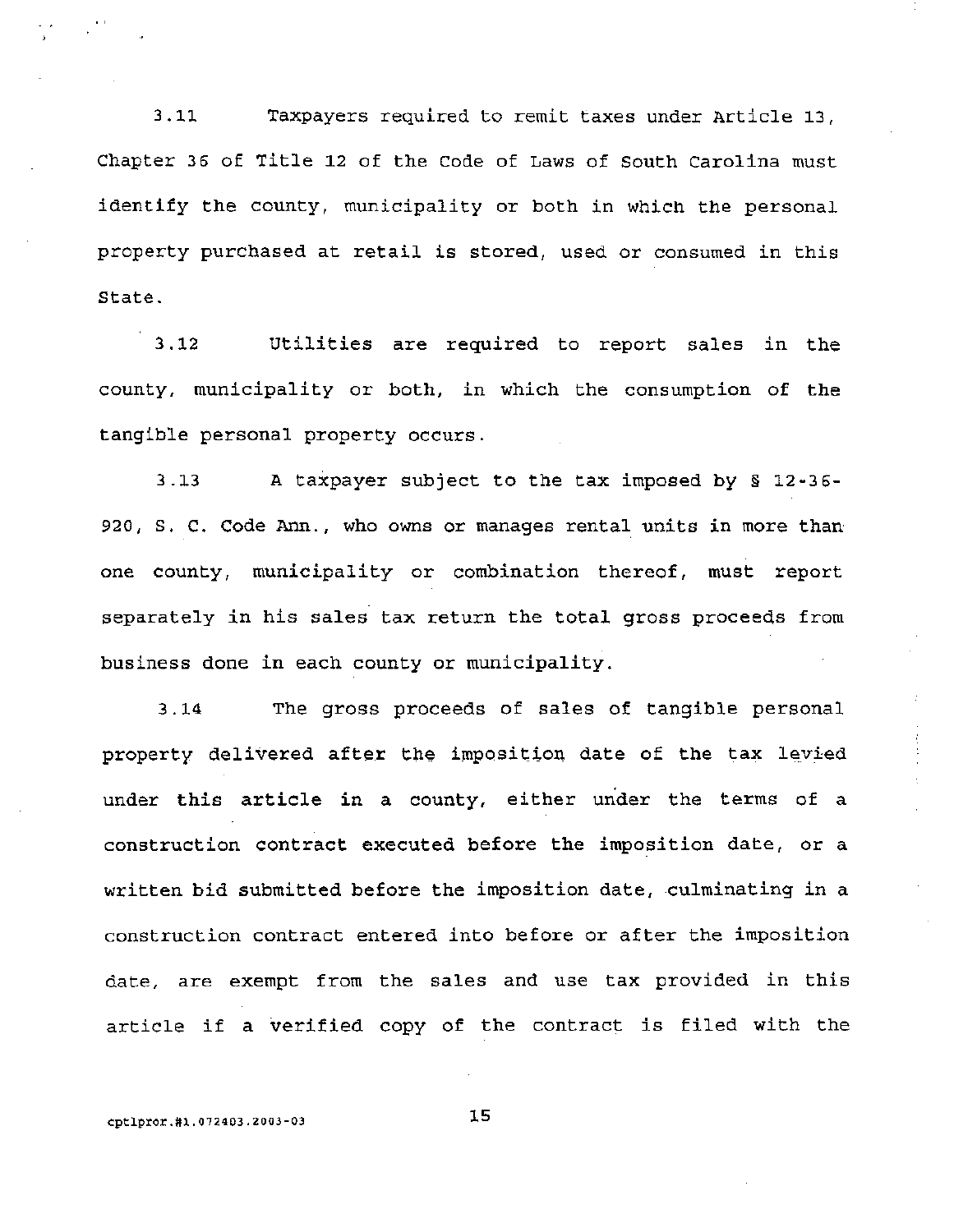Department of Revenue within *six* months after the imposition date of the sales and use tax provided for in this ordinance.

3.15 Notwithstanding the imposition date of the sales and use tax authorized pursuant to this ordinance, with respect to services that are billed regularly on a monthly basis, the sales and use tax authorized pursuant to this article is imposed beginning on the first day of the billing period beginning on or after the imposition date.

Section 4. Remission of Capital Project Sales and Use Tax; Segregation of funds; Administration of funds; Distribution to counties; Confidentiality.

4.1 The revenues of the tax collected under this ordinance must be remitted to the South Carolina Department of Revenue and placed on deposit with the State Treasurer and credited to a fund. separate and distinct from the general fund of the State. After deducting the amount of any refunds made and costs to the Department of Revenue of administering the tax, not to exceed one percent of such revenues, the State Treasurer shall distribute the revenues quarterly to the county treasurer in the county area in which the tax is imposed and the revenues must be used only for the purposes stated in the imposition ordinance. The state Treasurer may correct misallocations by adjusting subsequent distributions,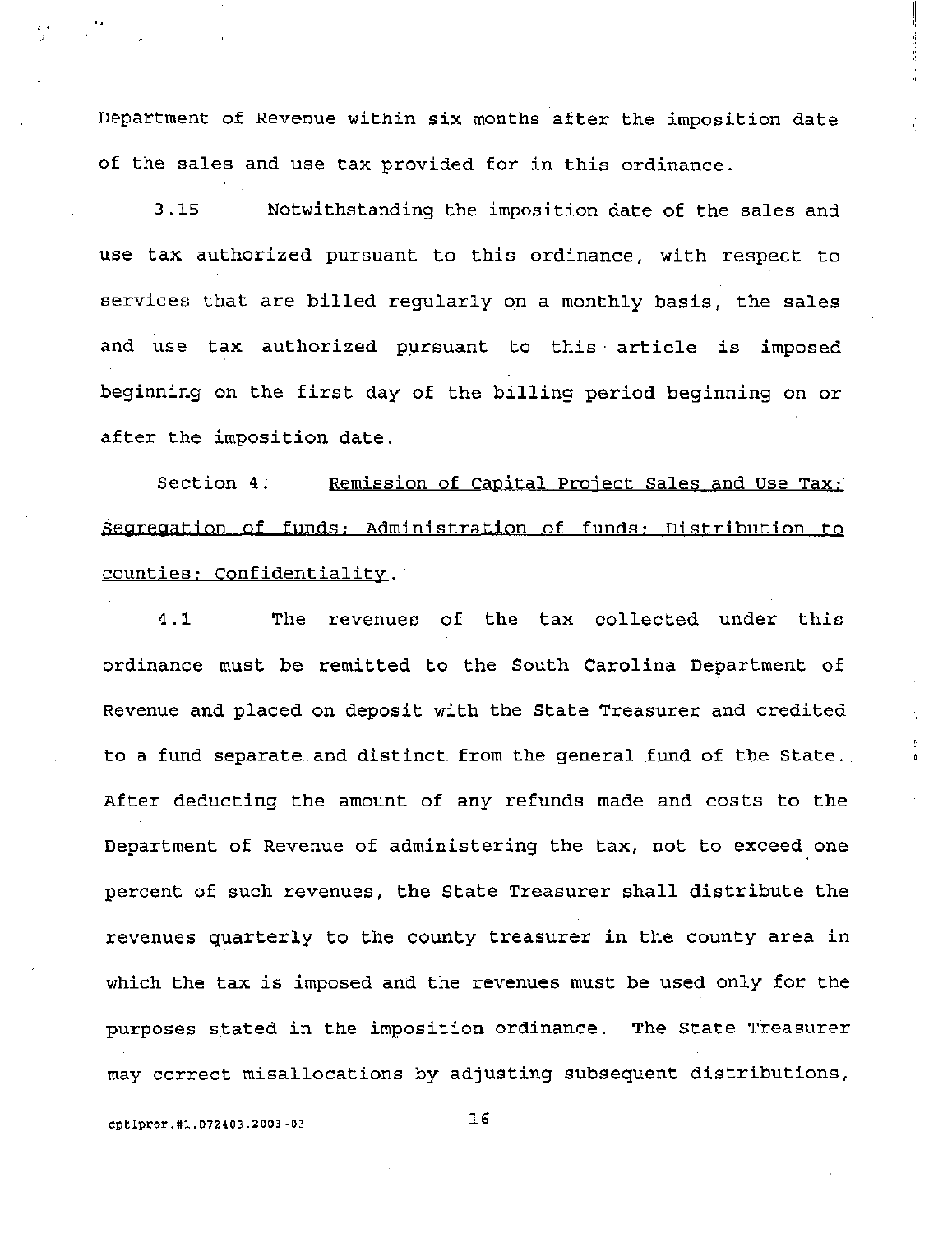but these distributions must be made in the same fiscal year as the misallocation.

4.2 The Department of Revenue shall furnish data to the state Treasurer and to the York County Treasurer for the purpose of calculating distributions and estimating revenues. The information which must be supplied to counties and municipalities upon request includes, but is not limited to, gross receipts, net taxable sales, and tax liability by taxpayers. Information about a specific taxpayer is considered confidential and is governed by the provisions of s. C. code Ann. § 12-54-240. Any person violating , the provisions of this section shall be subject to the penalties provided in S. C. Code Ann. § 12-54-240.

Section 5. Capital Project Sales and Use Tax Referendum: Ballot Question.

5.1 The Registration and Election Commission of York County shall conduct a referendum on the question of imposing a capital projects sales and use tax in the area of York County at a date and time to be determined by the county governing body and the South Carolina Department of Revenue necessary to permit the existing one percent sales and use tax to be reinstated and continue without interruption, between the hours of 7 a.m. and 7 p.m. under the election laws of the State of South Carolina,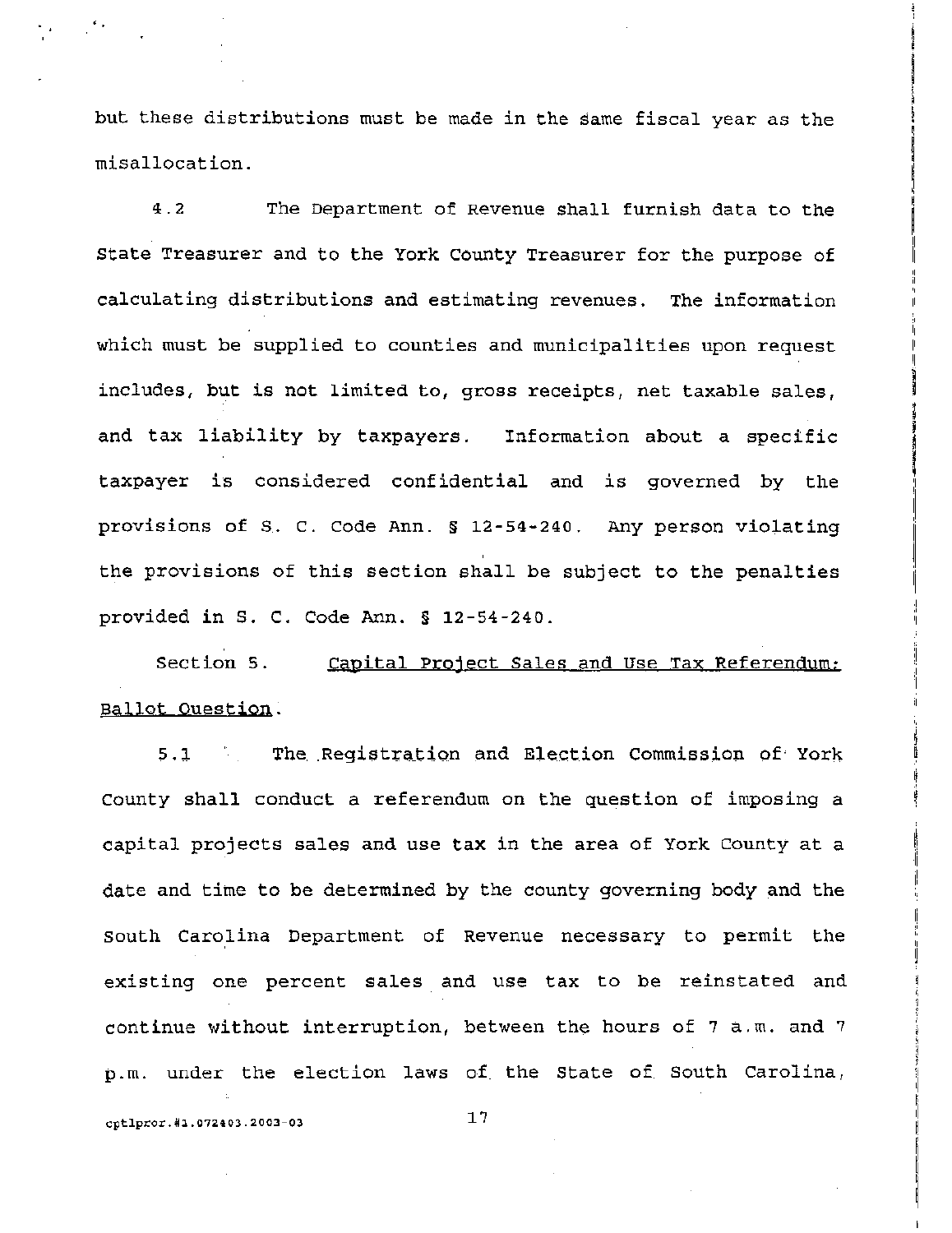mutatis mutandis. The York County Registration and Election commission shall publish in a newspaper of general circulation the question that is to appear on the ballot, with the list of capital projects and the cost of projects, and shall publish such election and other notices as are required by law.

5.2 The referendum question to be on the ballot of the referendum to be held in York County as provided herein, must read substantially.as follows:

Must a special one percent sales and use tax be imposed or reimposed in York County for not more than seven (7) years to raise the amounts specified for the following purposes?

- 1. \$8,445,371.00 for multi-lane improvements to Mount Gallant Road from Anderson Road to Celanese Road.
- 2. \$6,773,009.00 for intersection improvements to the following intersections:
	- (a) Intersection of Highway 5 and Reservation Road;
	- (b) Intersection of Bird Street and University Road;
	- (c) Intersection of Highway 49 and Paraham Road;
	- (d) Intersection of Highway 55 and Rhyne Road;
	- (e) Intersection of Mount Gallant Road and Paraham Road;
	- (f) Intersection of Highway 321 and Ferguson/Ridge Roads;
	- (g) Intersection of Porter Road and Firetower Road;
	- (h) Intersection of Shiloh Road and Highway 5;
	- (i) Intersection of Highway 324 and Cameron Road;

(i) Rawlinson Road;

- 3. \$8,829,804.00 for multi-Lane and corridor improvements to s.C. Highway 55 east of Clover .
- . 4. \$15,197,270.00 for construction of a new Fort Mill southern by-pass.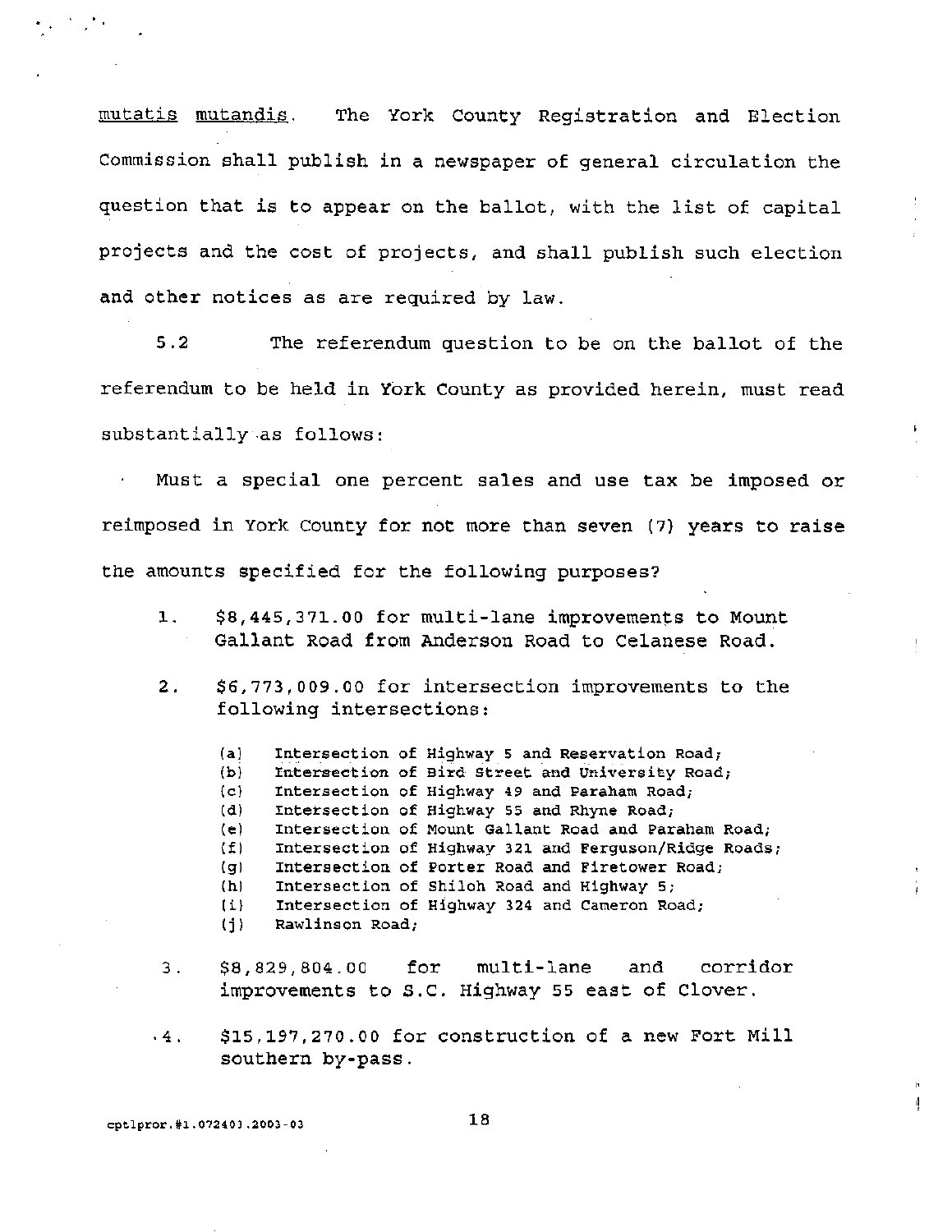- 5. \$22,364,444.00 for intersection and corridor improvements to Highways 49, 211, 97 and Nimitz Loop ..
- 6. \$1,501,694.00 for construction of a Tega Cay/Gold Hill Road connector.
- 7. I \$7,114,761.00 for intersection improvements to Highway 274: and corridor
	- (a) Adnah Church/Hwy 161/Hwy 274
	- (b) Adnah Church/Hwy 5/Eastview Road
	- (c) Eastview Road/Falls Road
	- (d) Falls Road/Robertson Road<br>(e) Robertson Road/Neely Road
	- Robertson Road/Neely Road
- 8. \$17,120,880.00 for multi-lane improvements to U.S. Highway 21 from Interstate 77 to Sutton Road.
- 

9. \$4, 212, 088.00 for improvements and surfacing to gravel farm-to-market roads, Group 1.

|                     | Road Name           | Road No.   | Description                                 |
|---------------------|---------------------|------------|---------------------------------------------|
| (a)                 | Cheek Road          | $E2 - 057$ | US 321 and city subdivision                 |
| (b)                 | Mountainview Road   | $F2 - 012$ | Baird Road to Highway 49                    |
| (c)                 | Ferguson Long       | $G3 - 063$ | Concord to Highway 274                      |
| $\langle d \rangle$ | Forestview Road     | $B2 - 010$ | Piedmont Road to Highway 55                 |
| (e)                 | Ranger Road         | $C2 - 004$ | Highway 55 to Crossland<br>Road             |
| (E)                 | Propst Road         | $C3 - 004$ | Beersheba Road to Cedar<br>Grove            |
| (g)                 | Enon Church Road    | $C3 - 029$ | Highway 5 to Jenkins Road<br>and Highway 55 |
| (h)                 | Mission Road        | $C4 - 004$ | Sutton Springs to Highway 49                |
| (1)                 | Shillinglaw Road    | $C4 - 007$ | Sutton Springs to Woodlawn                  |
| (i)                 | Blanton Road        | $C6 - 008$ | Highway 49 to Highway 322                   |
| $(k)$ .             | Windy Hill Road     | D3-005     | Owens Road to Springlake Road               |
| (1)                 | Pamela Road         | $D4 - 034$ | Sutton Springs Road to Kelly Road           |
| (m)                 | Ashe Road           | DS-003     | Garvin Road to Sandifer Road                |
| (n)                 | Pioneer Road        | E3-005     | East Old Limestone to Highway 49            |
| (o)                 | Sikes Road          | E5-039     | Highway 324 to Carson Road                  |
| (p)                 | Winter Road         | H7-010     | Neely's Creek to Hall Spencer               |
| (q)                 | Bookout Road        | $E6 - 024$ | Brattonsville to Percival                   |
| (r)                 | Armstrong Ford Road | E6-026     | McConnells Highway                          |
| (s)                 | Barronwood          | $F3 - 005$ | Allison/Old Eury to Highway 274             |
|                     |                     |            |                                             |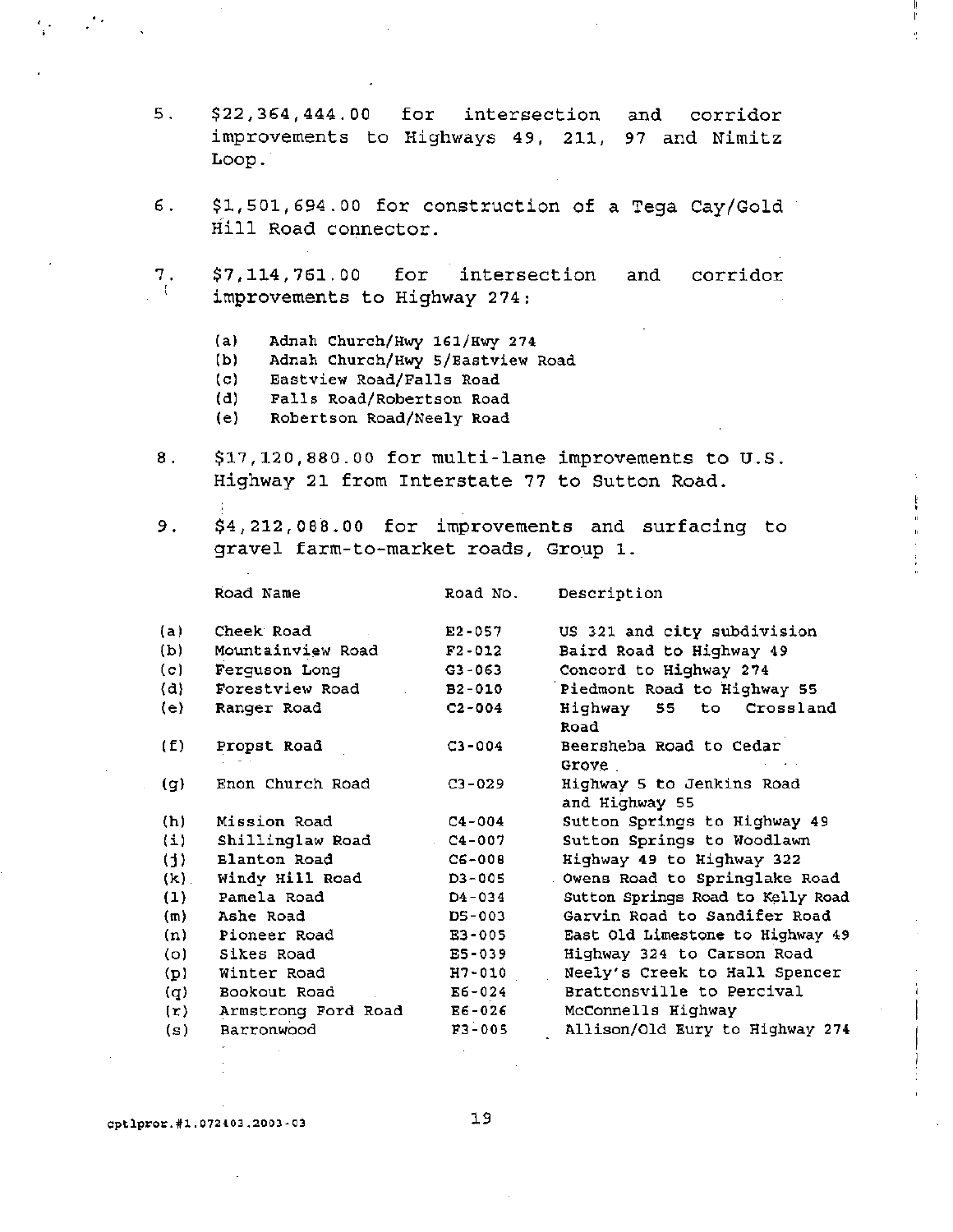- 10. \$2,540/278.00 for mUlti-lane improvements and realignment of White street and railroad crossing improvements.
- 11. \$7,614,058.00 for multi~lane safety improvements to McConnells Highway from Heckle By-pass to Highway 324.
- 12. \$6,747,598.00 for mUlti-lane improvements to Mount Gallant Road from Dave Lyle Boulevard to Anderson Road.
- 13. \$6,455,224.00, multi-lane improvements to s.C. Highway 557 from Kingsbury Road to Highway 49.
- 14. \$6,283/773.00 for multi-lane improvements to Ebinport Road from Cherry Road to India Hook Road.
- 15 .. \$2,545,895.00 for multi-lane improvements to s.C. Highway 160 from Tom Hall Road to the York County line.
- 16. \$1,165,896.00 for intersection and corridor improvements to Riverview Road from Eden Terrace to Highway 161.
- 17. \$6,771/360.00 for multi-lane improvements to Highway 72 from s.C. Highway 901 to Rambo Road.
- 18. \$4,201/505.00 to improve and surface gravel farm to market roads, Group 2.

Road No.

Description

| (a)              | Southbend Road     | $D3 - 008$ | Fairhope to Old Limestone         |
|------------------|--------------------|------------|-----------------------------------|
| (b)              | Calabash Road      | $E2 - 024$ | Boyd Road to St. Paul Church Road |
| (c)              | Wilkerson Road     | A5-003     | Highway 211 to Highway 97         |
| (d)              | Canaan Church Road | $B2 - 004$ | Highway 55 to Highway 5           |
| (e)              | Piedmont Springs   | $B2 - 006$ | Highway 55 to Highway 5           |
| (f)              | Montview Road      | B5-005     | Wilson Chapel Road to Sherer Road |
| (g)              | Carroll Falls Road | $C2 - 024$ | Highway 55 to Maynard Grayson     |
| (h)              | Burns Road         | $C3 - 001$ | Burns/Hwy 5/McGill                |
| $\{\downarrow\}$ | Turner Road        | $C3 - 024$ | Ramah Church to C.E. Stewart      |
| (1)              | Traylor Road       | $C5 - 013$ | Hord Road to North Burris         |
|                  |                    |            |                                   |

cptlpror.#1.072403.2003-03

Road Name

, . . . .  $\mathbf{v}_i$ 

20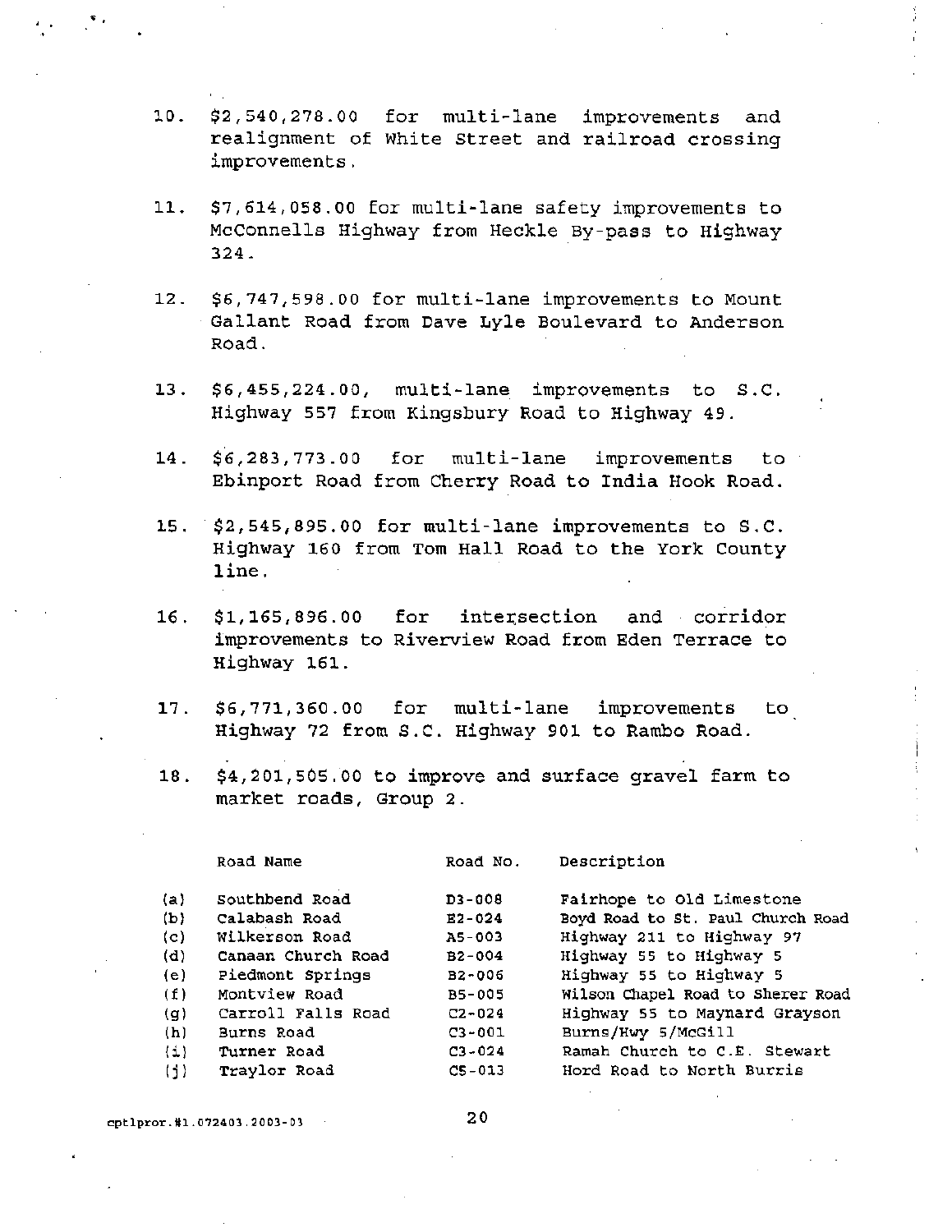| (k)          | Beersheba Road     | $D2 - 035$     | Beersheba/Templeton to Greenleaf |
|--------------|--------------------|----------------|----------------------------------|
| (1)          | Frontier Road      | $D2 - 038$     | Agony Acres to Thomas Road       |
| (m)          | James Harvey Road  | $\cdot$ D3-006 | Mason Dickson To Highway 321     |
| (n)          | Longleaf Road      | $D4 - 005$     | California Road to Highway 49    |
| (0)          | California Road    | D4-009         | Kelly Road to Highway 49         |
| (p)          | Garvin Road (part) | D6-015         | Garvin Road to Simpson Road      |
| (q)          | Arrow Road         | $E4 - 006$     | Highway 5 to Highway 5 Bypass    |
| (r)          | Devinney Road      | E4-008         | Highway 5 to Highway 324         |
| (s)          | Nivens Road        | $F4 - 104$     | Tirzah Road to S. Shiloh Road    |
| (t)          | Durree Street      | H6-078         | Porter to Rock Grove             |
| (u)          | South Fork Road    | $F6 - 021$     | Percival to Mobley Store         |
| $\mathbf{v}$ | Shady Oak Lane     | $J6 - 028$     | Neely Store to Hopewell          |
| (w)          | Greenglen Road     | $E7 - 004$     | Hawley to W. Chappell            |
| (x)          | Faires Road        | $F6 - 026$     | Mockingbird to Hwy 322           |
|              |                    |                |                                  |

- 19. \$7,971,789.00, multi-lane improvements to Mount Gallant Road from Celanese Road to Twin Lakes Road.
- 20. \$8,551,007.00 for multi-lane improvements to S.C. Highway 274/279 (Pole Branch Road) .
- 21. \$4,016,102.00 for multi-lane improvements to Ebenezer Road from Frank Gaston Road to Highway 161.
- 22. \$4,600,044.00 for multi-lane improvements to Springhill Farm Road.
- 23. \$5,904,345.00 for multi-lane improvements to S.C. Highway 5t from U. S. Highway 21 to the North Carolina line.
- 24. \$4,471,661.00 for multi-lane improvements to Eden Terrace from Bradley to Anderson Road.
- 25. \$1,600,144.00, mUlti-lane improvements to Highway 160 from Gold Hill Road to Zoar Road.

TOTAL ESTIMATED COST OF ALL CAPITAL PROJECTS: \$173,000,000.

YES NO<sub>vers</sub>

INSTRUCTIONS TO VOTERS.

cptlpror.#1.072403.2003-03 21

 $\mathcal{E}^{\mathcal{L}} = \mathcal{E}^{\mathcal{L}}$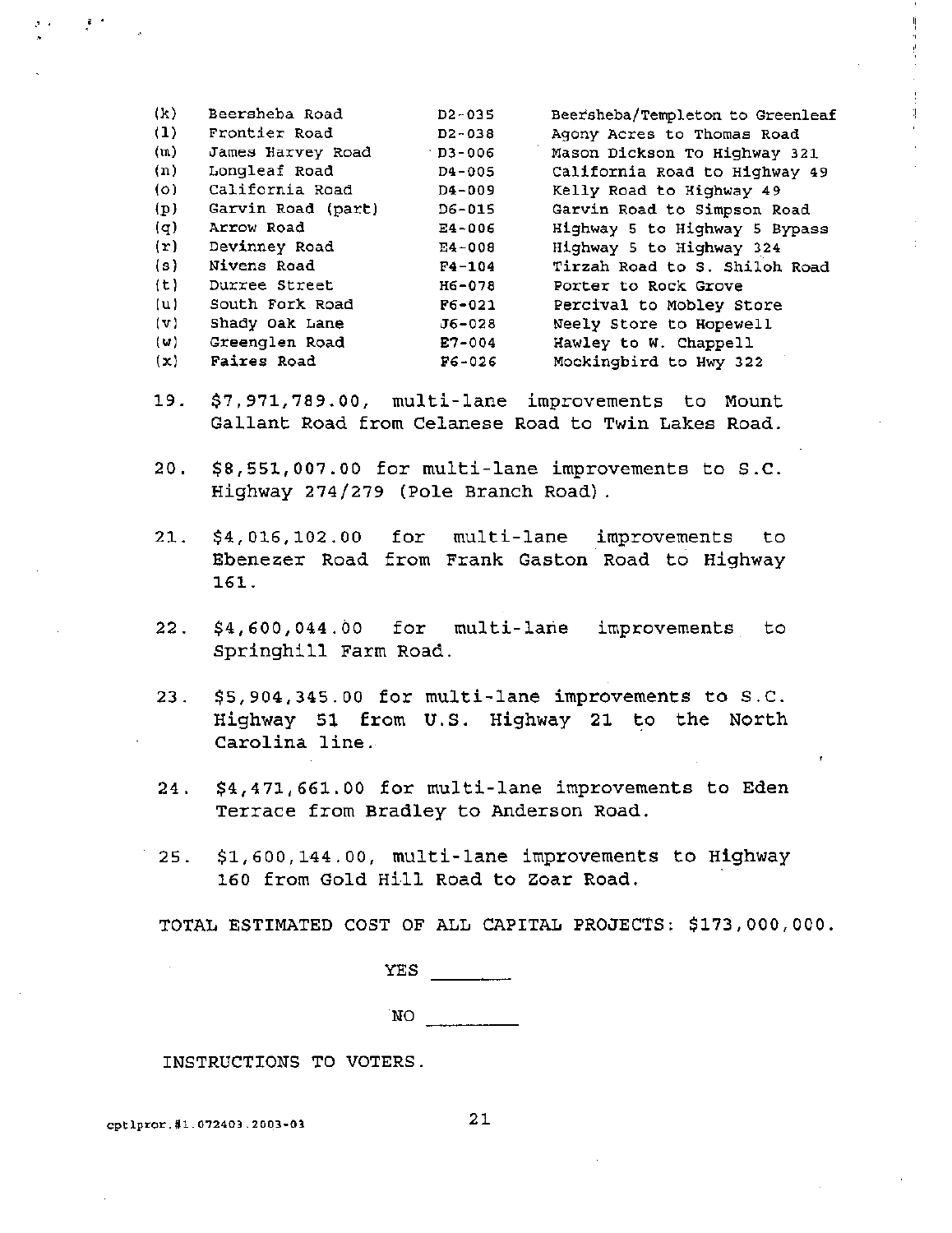All qualified electors desiring to vote in favor of imposing the tax for the stated purposes shall vote "YES" and all qualified electors opposed to levying the tax shall vote "NO".

The purpose of the Referendum is to reimpose an existing capital project sales and use tax for the capital projects listed above in order to permit the tax to be reinstated and continue without interruption.

CONDITIONS AND RESTRICTIONS ON THE USE OF SALES AND USE TAX REVENUE COLLECTED UNDER THE CAPITAL PROJECT SALES TAX ACT:

The capital projects sales and use tax shall be used and expended for design, engineering, construction or improvement of the highways, roads, streets and/or bridges listed above. Net proceeds of the capital project sales and use tax, if approved, must be expended for the purposes stated in the priority listed above; provided· that multiple projects may be funded simultaneously based on the formula or system contained in the ordinance adopted by the York County Council. The expenditure of revenues from the capital projects sales and use tax, if approved, shall be subject to acquisition of right-of-way, design and engineering considerations, environmental issues, the discovery of historic sites or endangered species, the receipt of necessary permits, funding of projects from other sources, bids in excess of project estimates, qualifications of bidders, cost overruns, qualifications of bidders, exhaustion or insufficiency of net sales and use tax revenues to complete all projects and other unforeseen circumstances and conditions.

5.3 In the referendum on the imposition of a special projects sales and use tax in York County, all qualified electors desiring to vote in favor of imposing the tax for the stated purposes shall vote "yes" and all qualified electors opposed to

cptlpror.#1.072403.2003-03 22

· .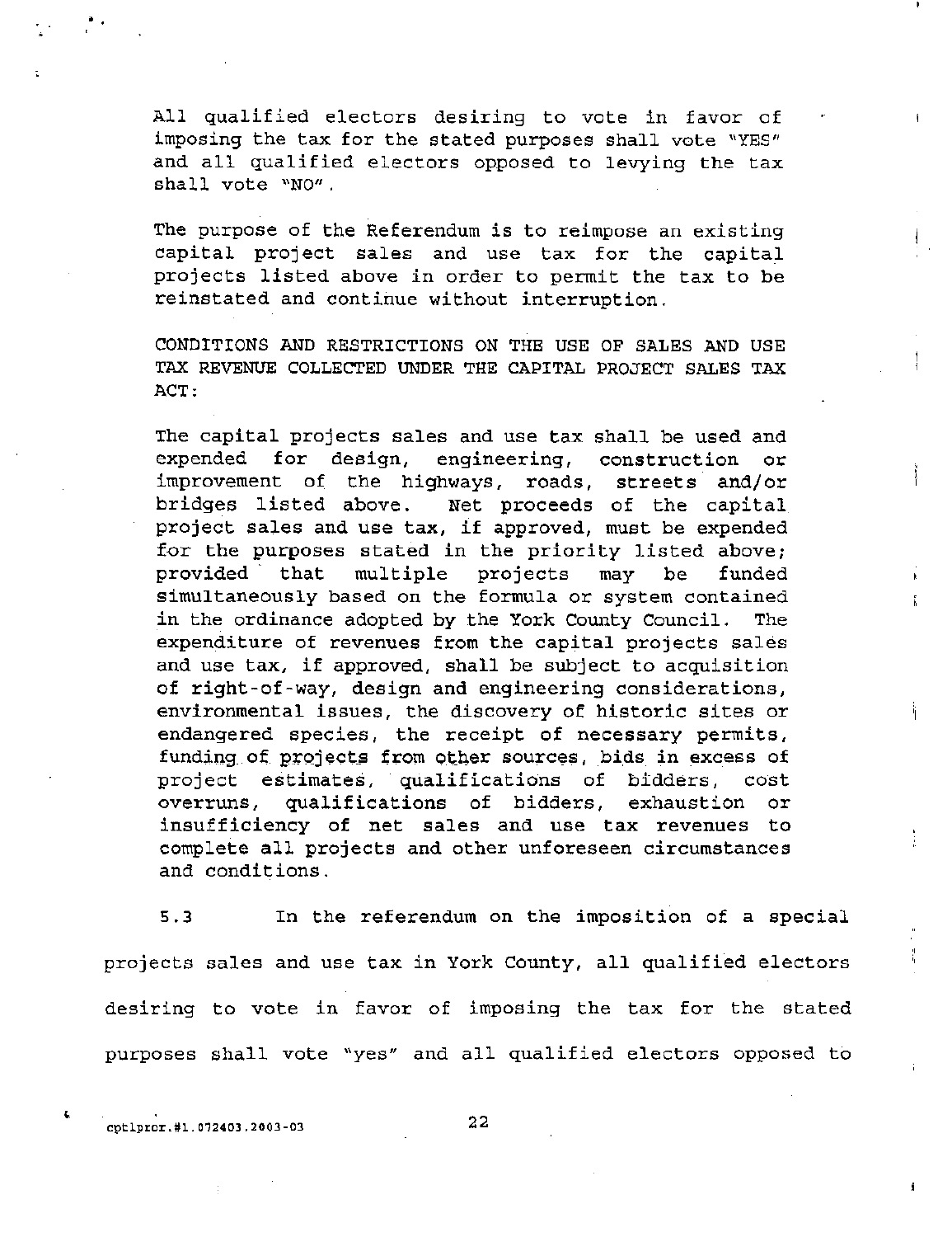levying the tax shall vote "no". If a majority of the electors voting in the referendum shall vote in favor of imposing the tax, then the tax is imposed or reimposed as provided in the Capital project Sales Tax Act, § 4-10-300 et seq., and this ordinance. Expenses of the referendum must be paid by the governmental entity or entities that would receive the proceeds of the tax in the same proportion that those entities would receive the net proceeds of the tax.

5.4 Upon receipt of the returns of the referendum, the York County Council shall, by resolution, declare the results thereof. The results of the referendum, as declared by resolution of the York County Council, are not open to question except by suit or proceeding instituted within thirty (30) days from the date the York County Council shall adopt a resolution declaring the results of such referendum.

Section 6. Imposition of Tax Subject to Referendum. The imposition or reimposition of a capital project sales and use tax in York county is subject in all respects to the favorable vote'of a majority of qualified electors casting votes in a referendum on the question of imposing or reimposing a capital projects sales and use tax in the area of York County in a referendum to be conducted by the Registration and Election Commission of York County at a

cptlpror.#1.072403.2003-03 23

· .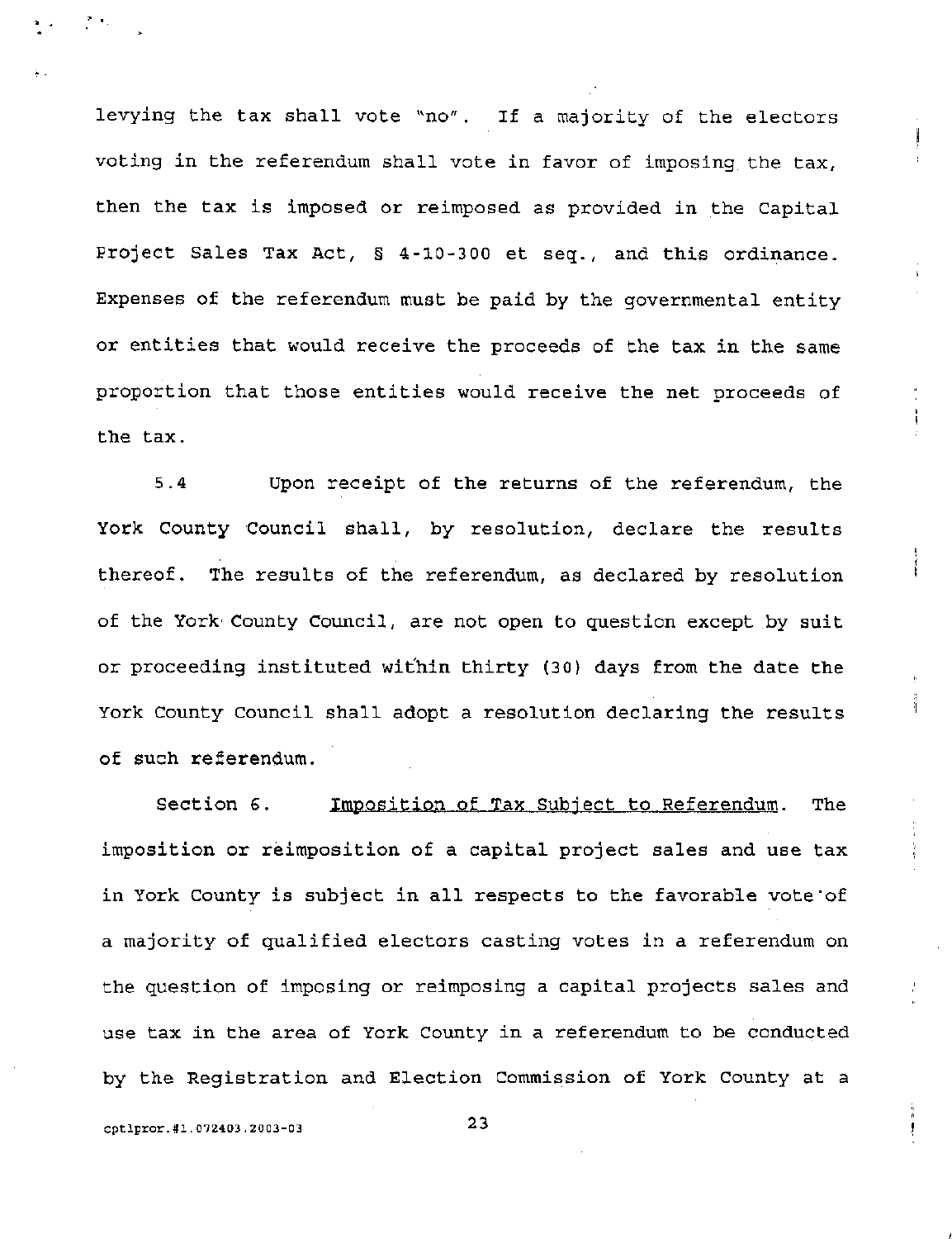date and time to be determined by the York County governing body as provided herein, and the favorable vote of a majority of the qualified electors voting in such referendum shall be a condition precedent to the imposition of a capital project sales and use tax pursuant to the provisions of this ordinance.

Section 7. Effective Date. This ordinance shall take effect immediately upon adoption.

ADOPTED THIS  $/2^{\frac{n}{2}}$  DAY OF  $\sqrt{n}$ gust, 2003.

YORK COUNTY COUNCIL

BY: Charles Short, Charles C. Michael Short, Charles on

Chairm:~(lj Attest:

hael Short, Chairman<br>an<br>**Michael W. Greene** 

Altred) County Manager

First Reading: Second Reading: Public Hearing: Third Reading:

 $\ddot{\cdot}$  ,

| 6/30/03        |
|----------------|
| <u>7/21/03</u> |
| 8/12/03        |
| 8/12/<br>のつ    |